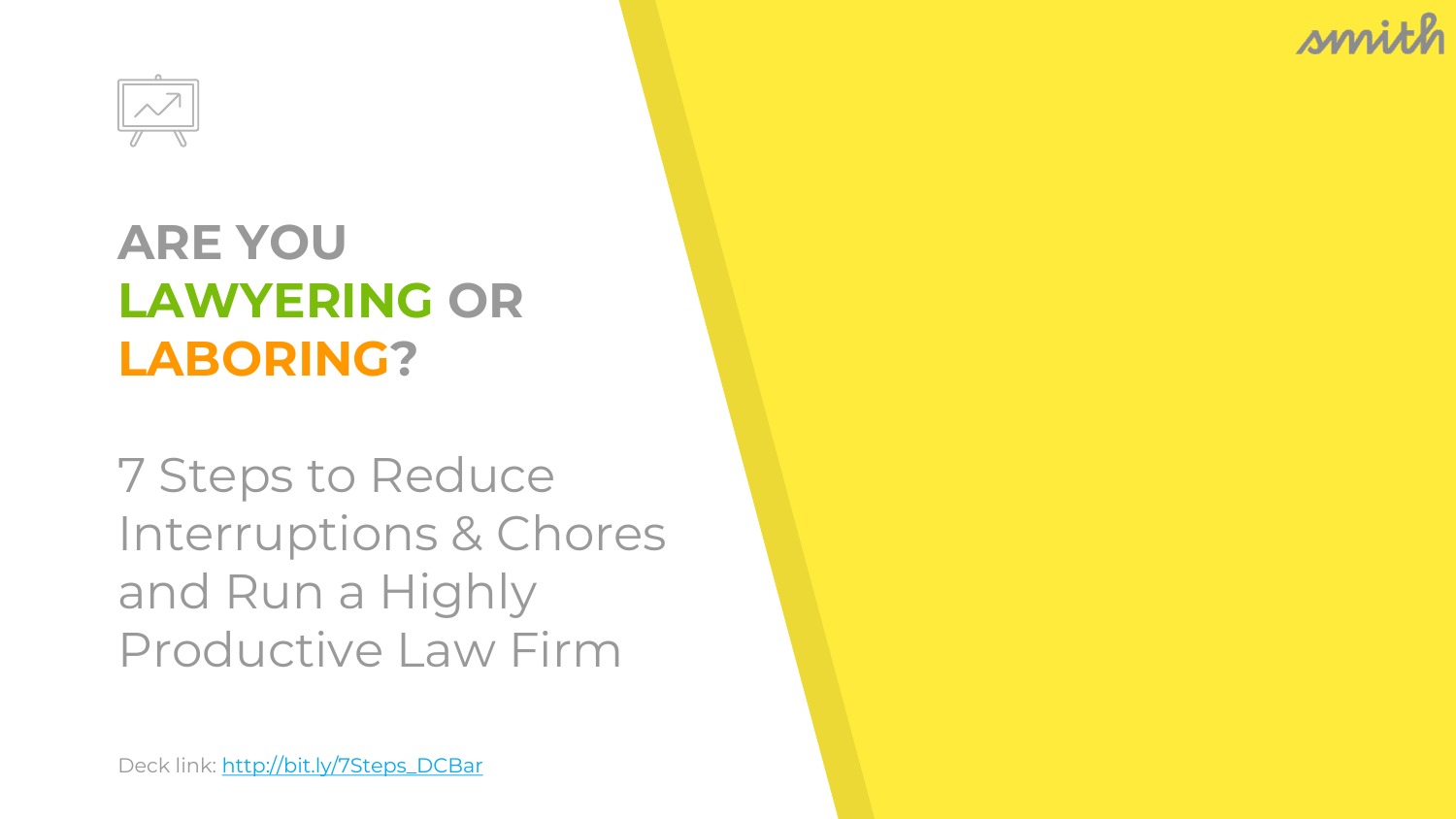

## **INTRODUCTION**

## I'm Maddy Martin

Head of growth & education for Smith.ai, a virtual receptionist service for live calls & web chat.

We've handled over 800,000 calls, mostly for solo & small-firm U.S. attorneys.

#### <https://smith.ai>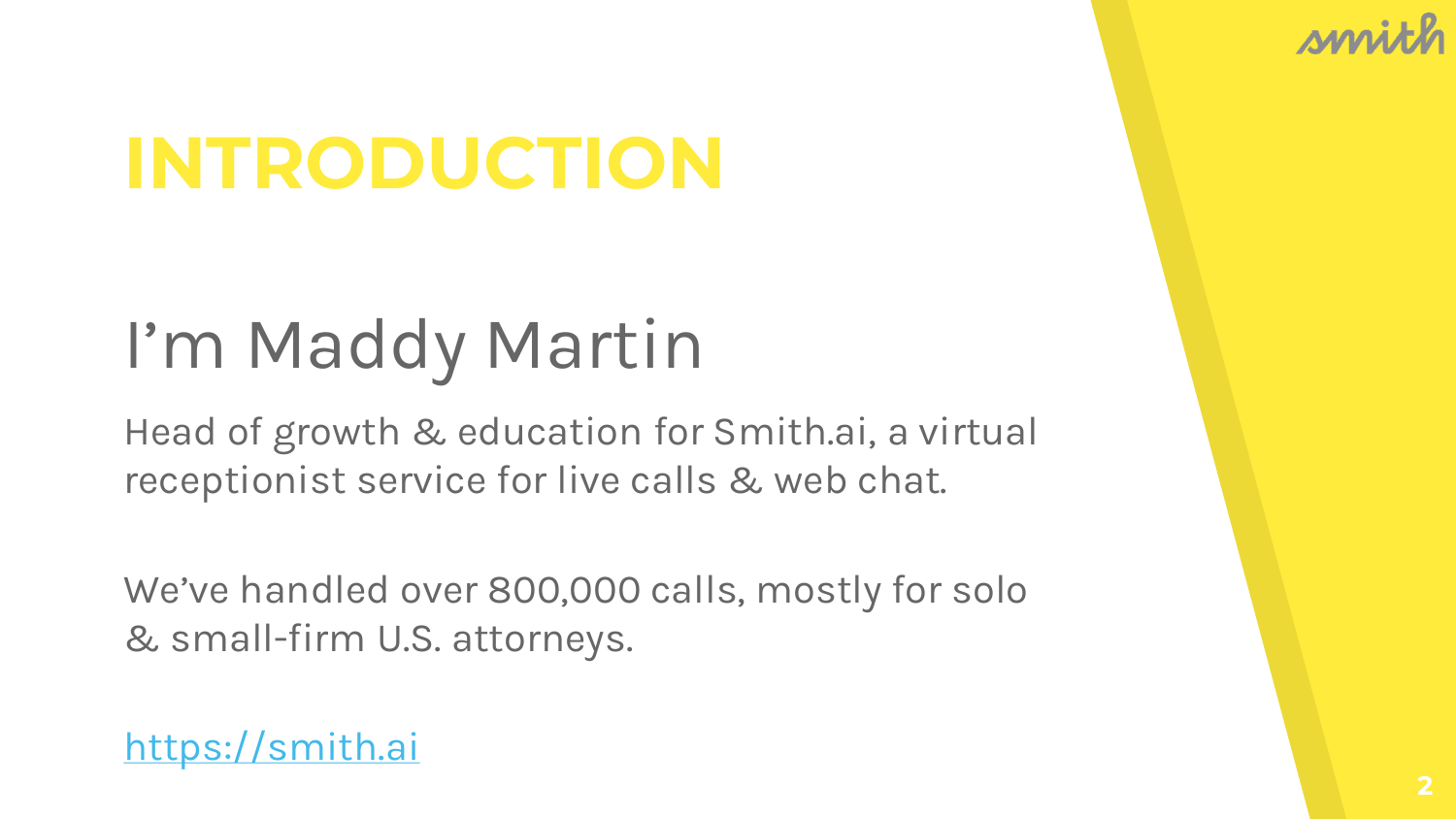## **GOALS & OBJECTIVES**

Here's what you're going to learn.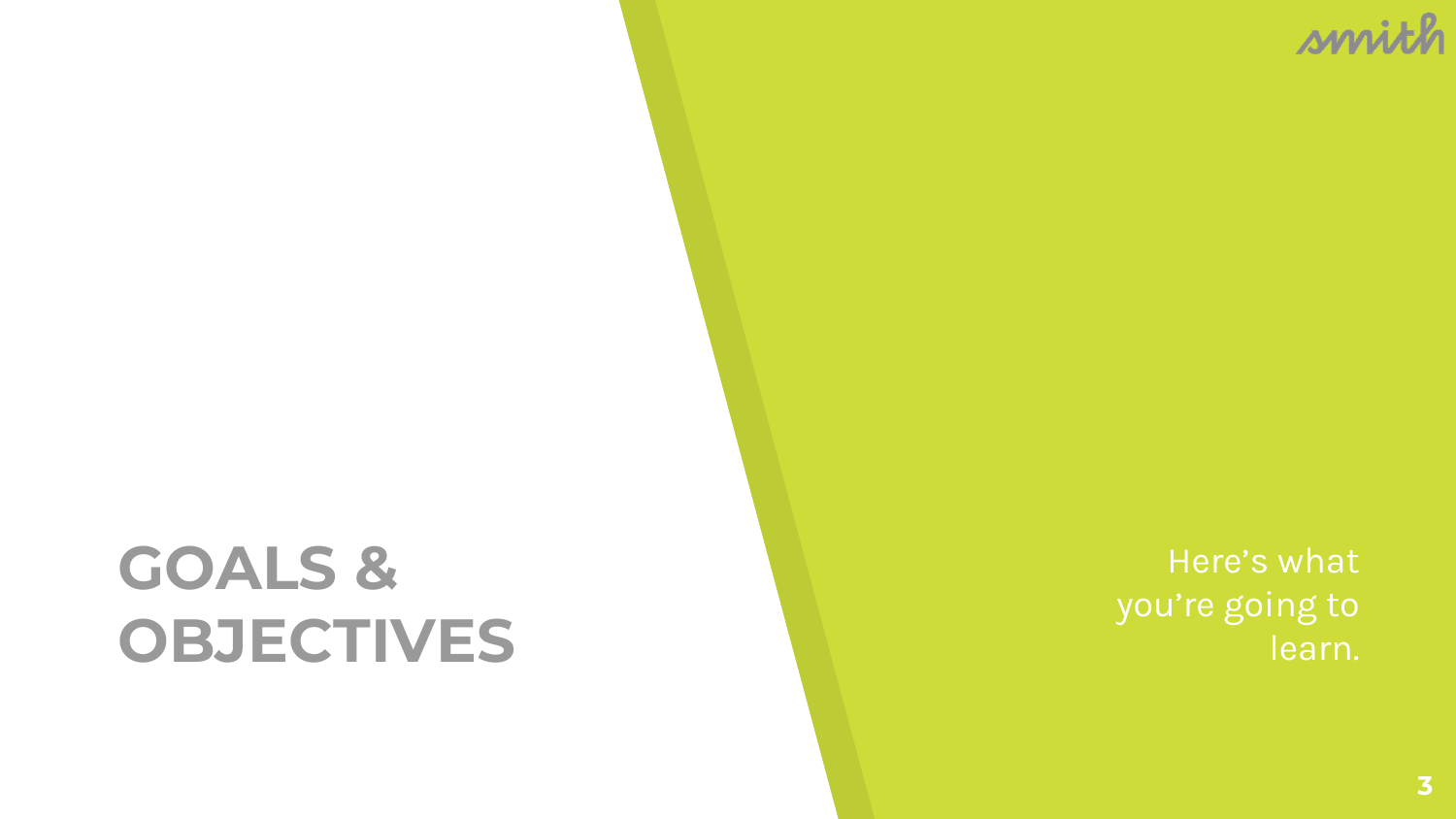



# **LEARNING GOALS**

- **1. Identify** distractions & time-consuming tasks
- **2. Understand** communications systems that help you manage the business side of running a law firm or solo practice:
	- a. Phone systems
	- b. Call handling & virtual receptionists
	- c. Email
	- d. Text messaging
	- e. Web chat
- **3. The basics**: How to start using these systems
- **4. Advanced techniques**: How to maximize the impact of these systems
- **5. Your game plan**: Reduce distractions & time-consuming tasks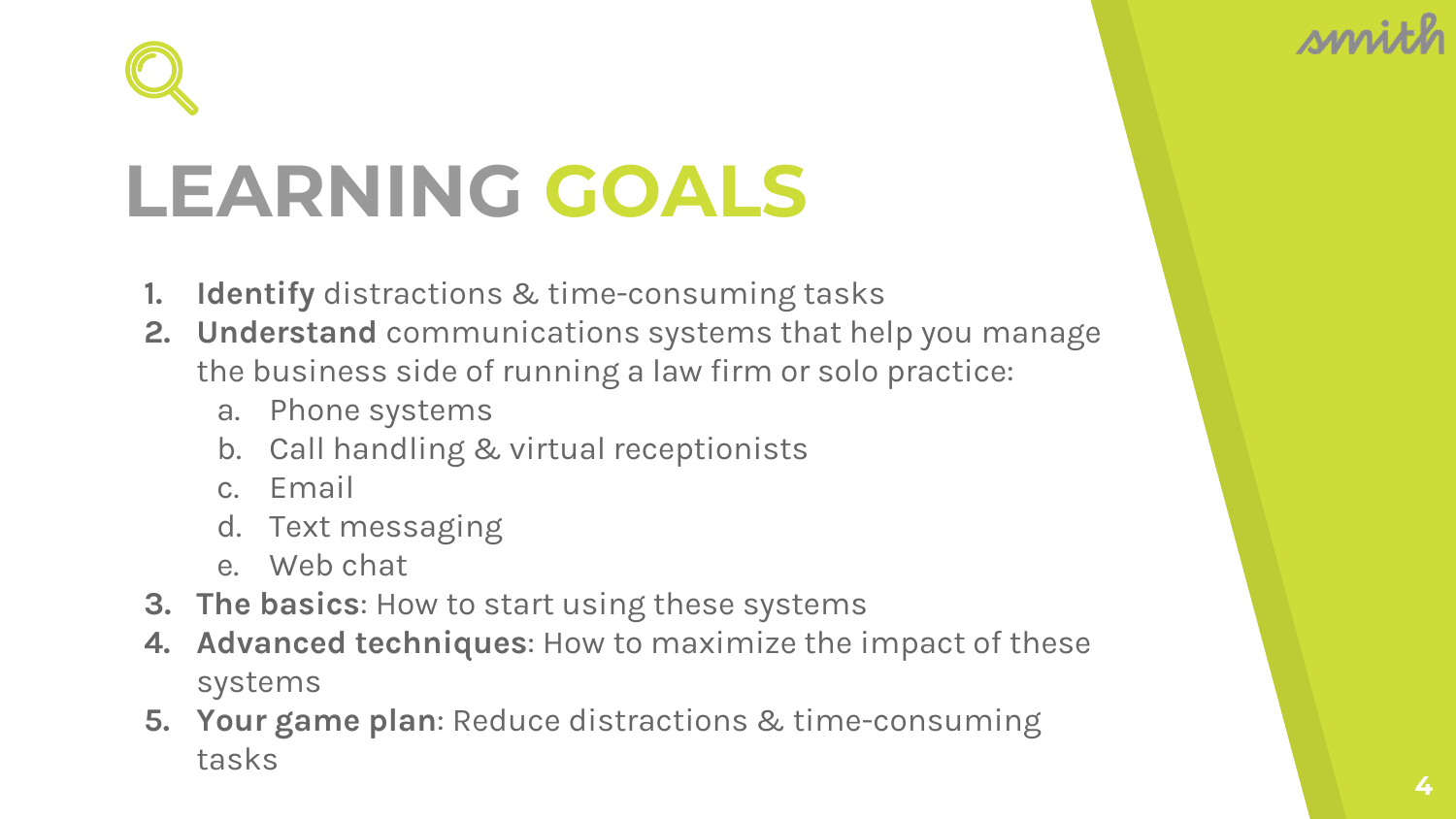

# **WHAT YOU WILL LEARN**

- 1. Manage inbound communications with smart phone systems & web chat
- 2. Automate lead capture & qualification
- 3. Hand-off new client intake
- 4. Streamline appointment scheduling & reminders
- 5. Consistently collect payments
- 6. Systematically refer "bad" leads and generate better referrals
- 7. Integrate your communications into your existing systems: CRM, website, calendar, billing system, email, SMS/chat, and more.

**MM**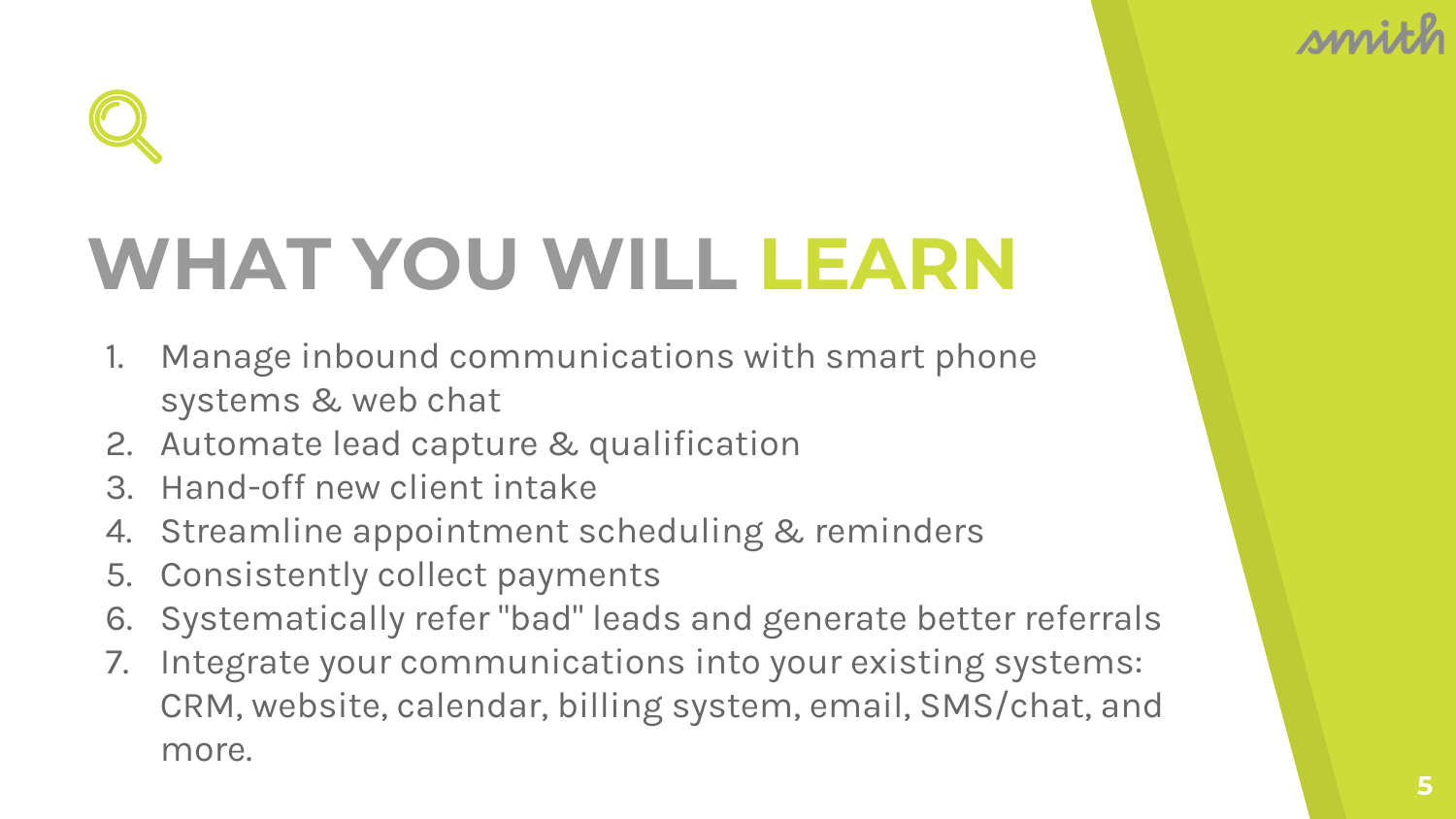# **WHO CARES?**

You should, according to the 2017 & 2018 Clio Legal Trends Reports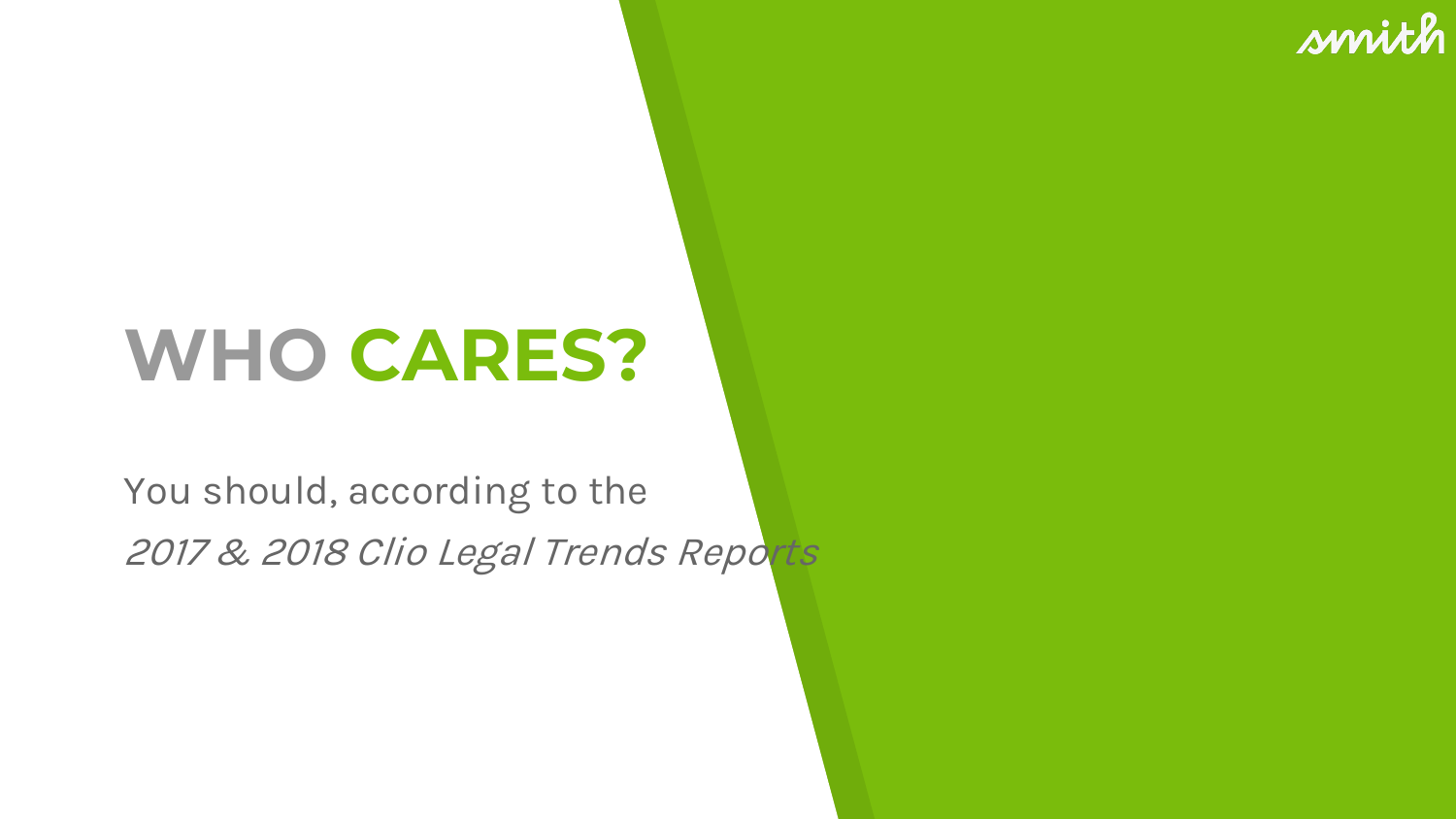

# **1.9 hours**

The average time an attorney spends on billable work per day.

# **2.9 hours**

The average time spent each day on admin tasks.

# **1.2 hours**

Of those 2.9 hours, the top 3 tasks are office administration (16%), invoicing (15%), and configuring technology (11%).

# **2 hours**

33% of 6 hours/day not spent on billable work goes toward business development, indicating the importance of generating new clients.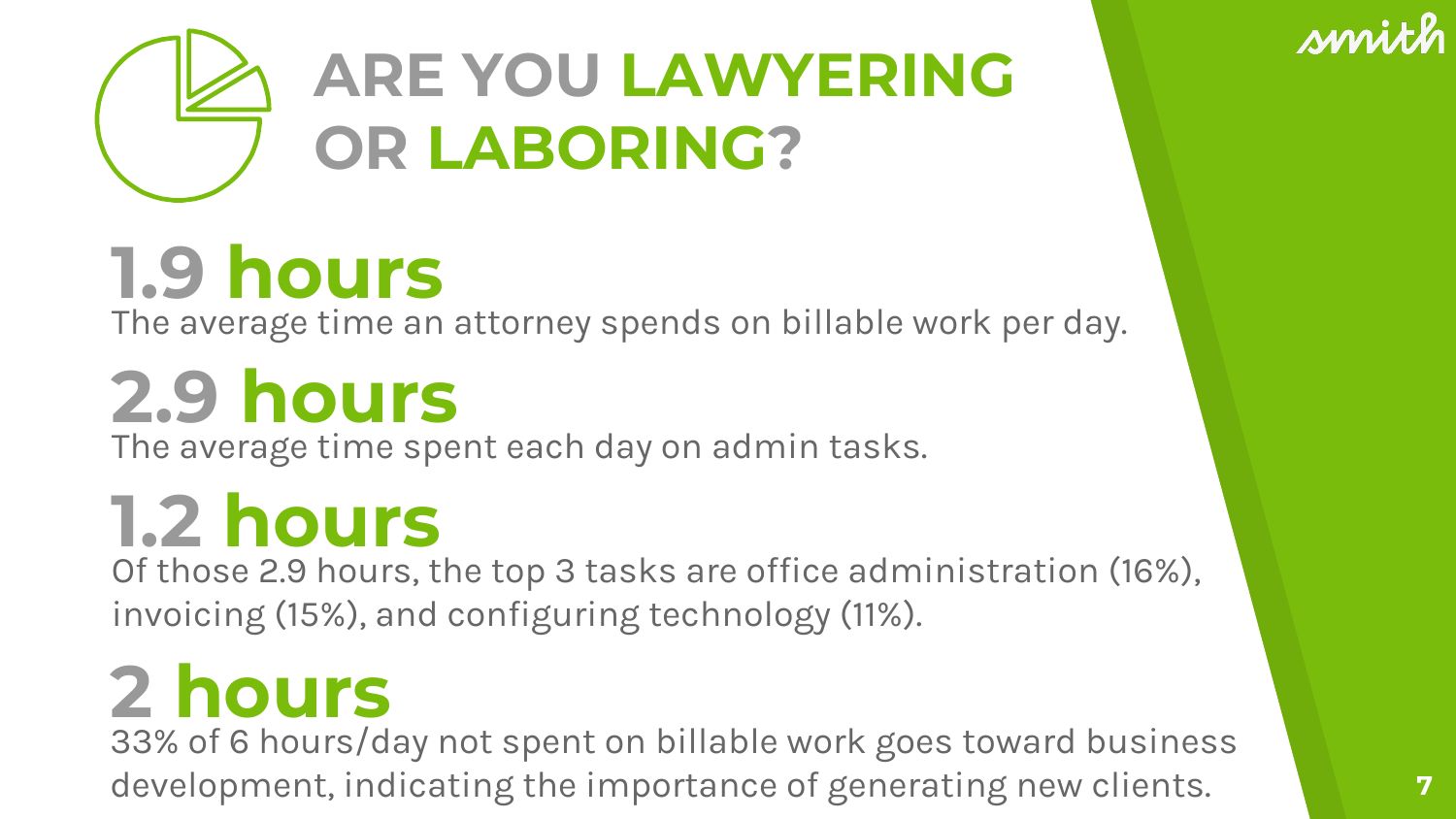

# **23 minutes**

How long it takes to recover from an interruption. Attorneys are interrupted ~6/day, so that's a ~2-hour loss per day.

# **2 out of 3 potential clients** Folks who say their "decision to hire" is most influenced by an

attorney's responsiveness to their first call or email.

## **59 percent**

People, on average, who didn't hire an attorney even after a consult.

**86 percent**<br>The average amount of attorneys' earnings that is *ever* collected. **8**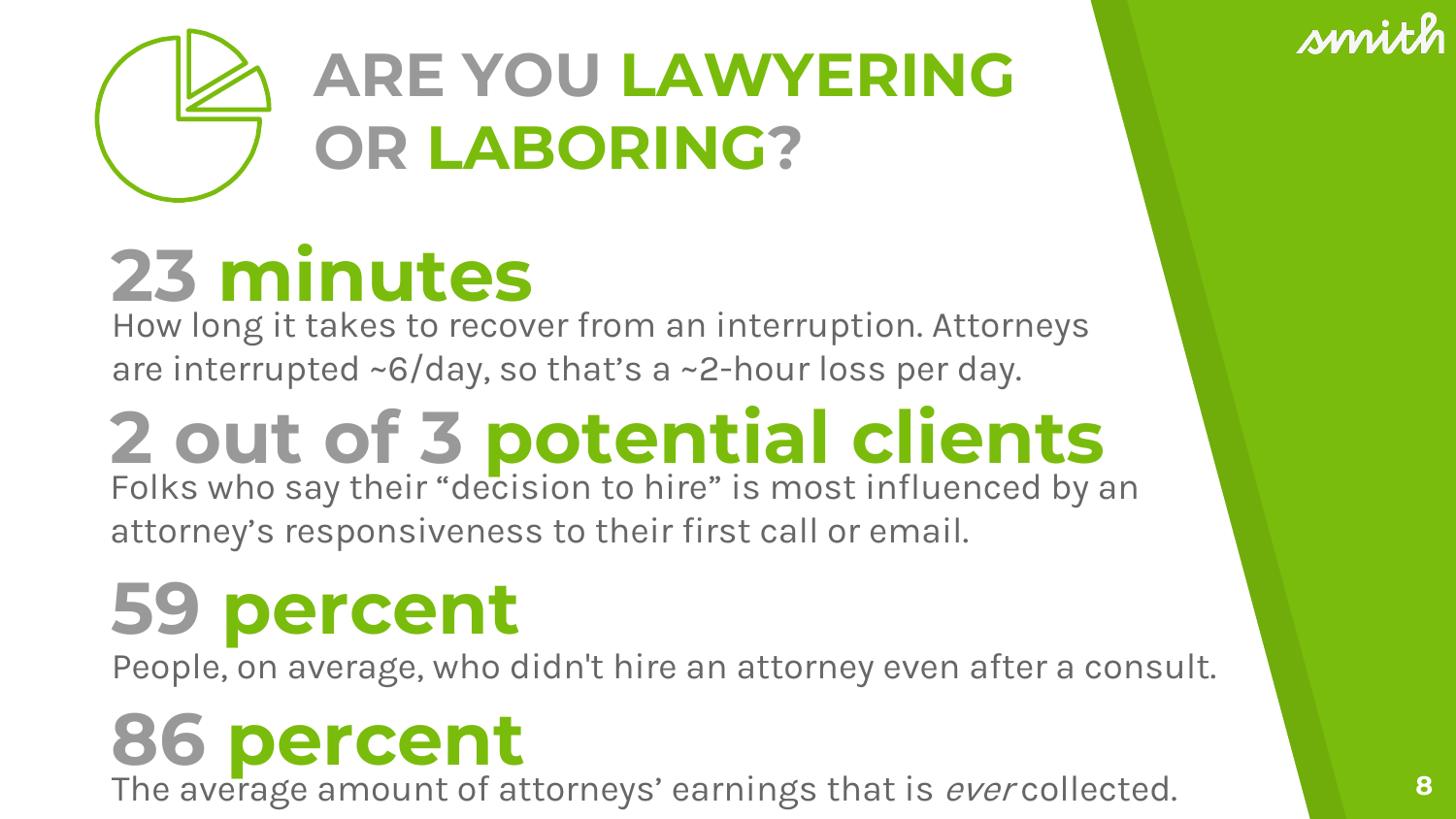

**Dilemma 1:**

- ▸ Interruptions kill your productivity. **You want to minimize interruptions.**
- ▸ Potential clients demand quick response times. **You want to maximize responsiveness.**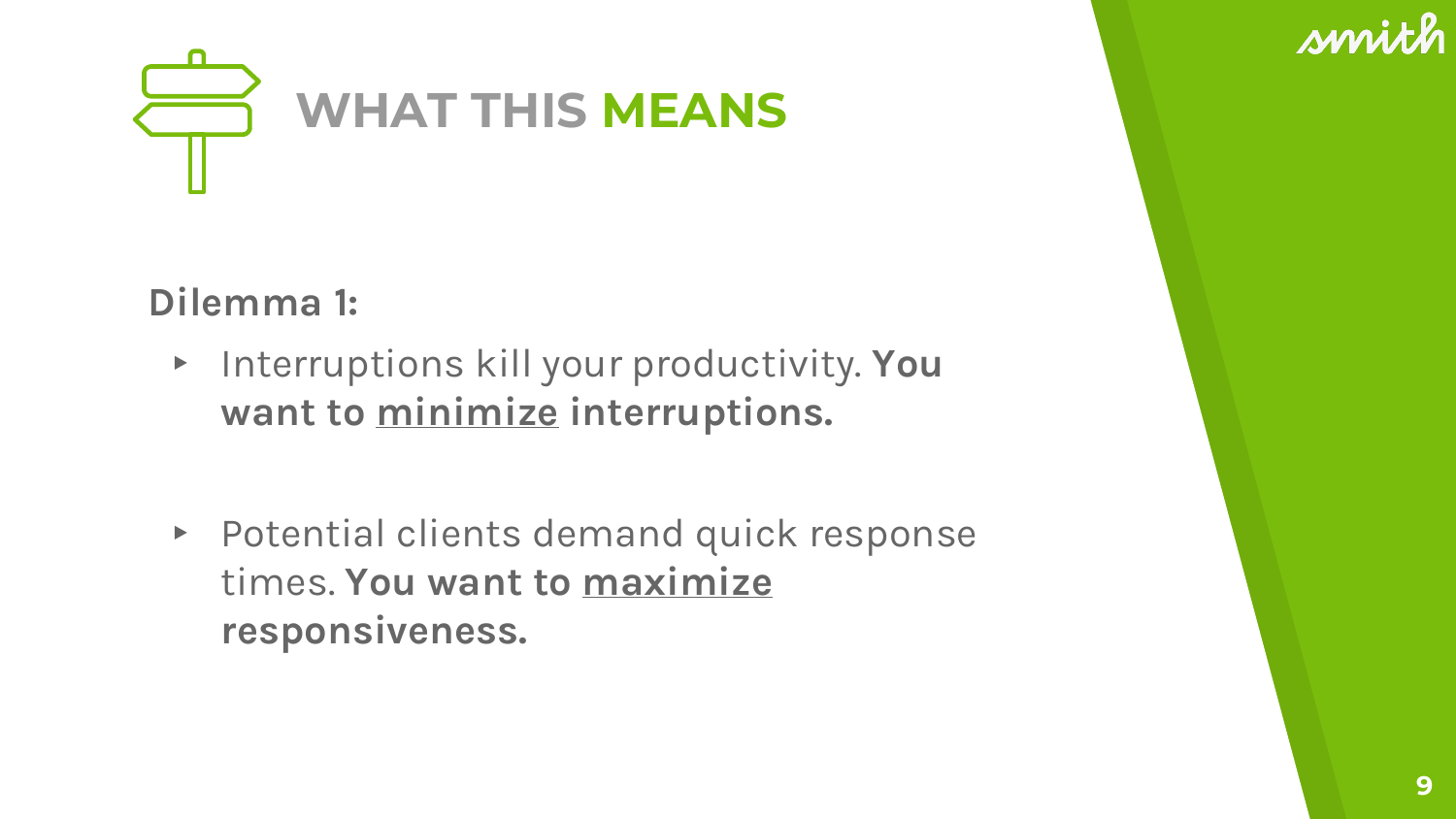

#### **Dilemma 2:**

- ▸ Invoicing & chasing down late payments drain your time. **You want to minimize time-consuming billing tasks.**
- ▸ You need (and deserve) to get paid. And not after a collections agency takes a 30-50% cut. **You want to maximize revenue.**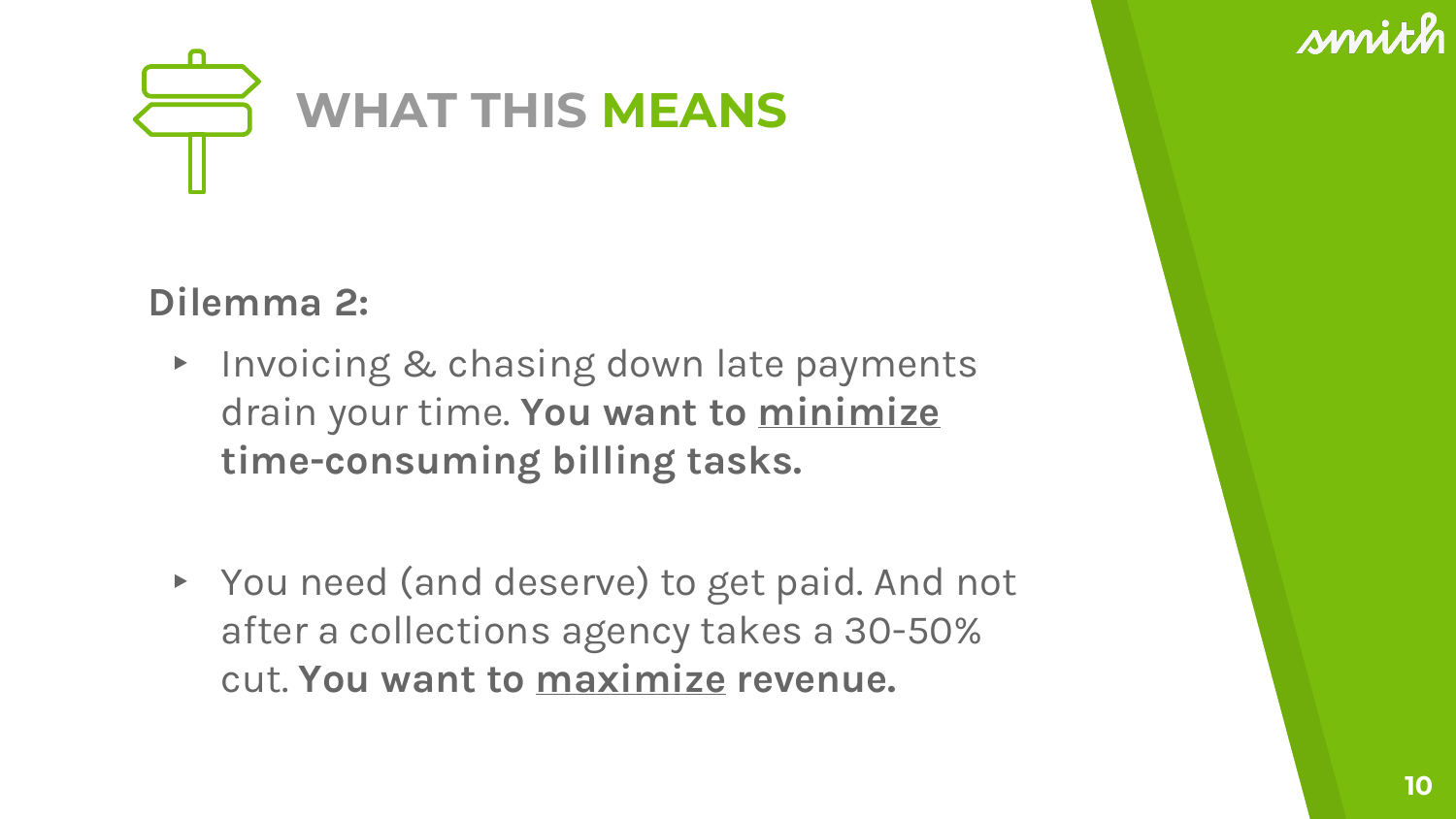



#### **Dilemma 3:**

- ▸ Technology (software & services) makes you more efficient. It's particularly important for solo/small-firm attorneys. **You want to automate & sync tasks, processes & data.**
- ▸ In a small practice, you have no/limited IT or admin support. You can't spend all day learning & configuring technology. **You want simple, intelligent tools.**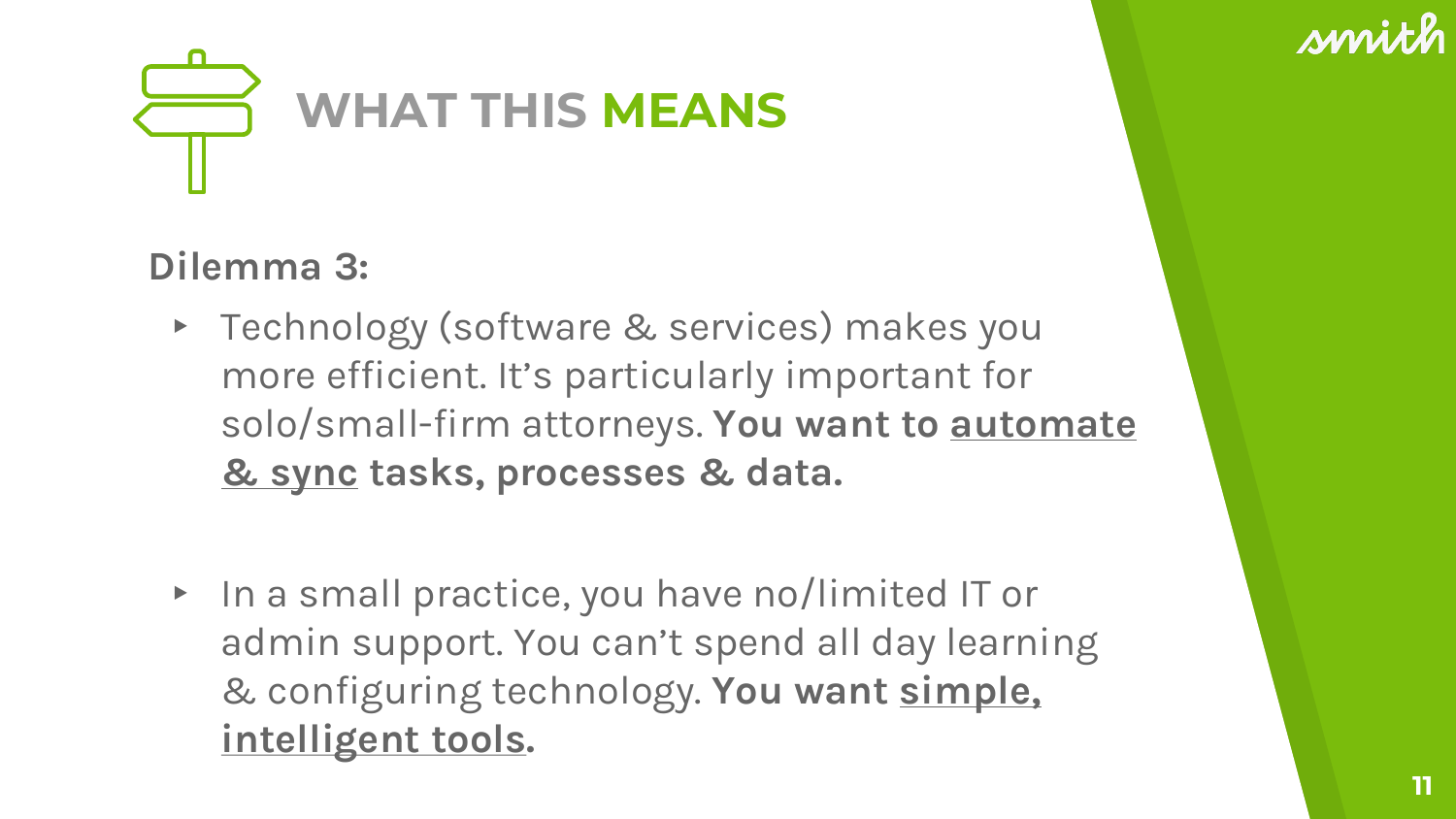



#### **Dilemma 4:**

- ▸ Having more control over your practice is one of the top reasons you're in a solo/small firm. Control relates to: methods, schedule, practice area, etc. — but also work/life balance. **You want to maximize your control of your work/life balance.**
- ▸ Balancing work and life means creating a plan for sustainable growth. **You want to create & maintain boundaries. <sup>12</sup>**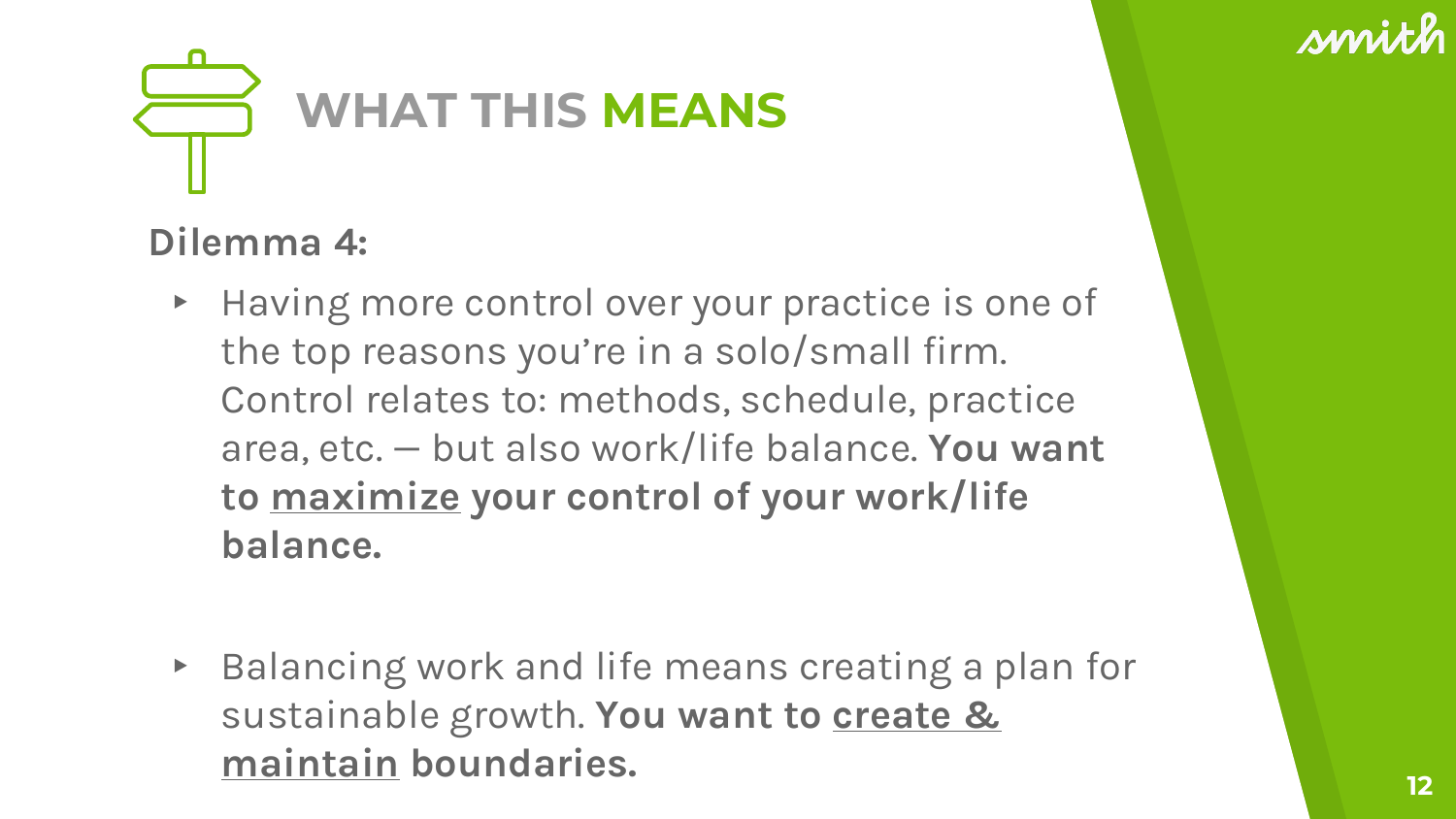



**Solution to these dilemmas:** 

- ▸ Adopt **cost-effective & efficient systems** for:
	- ▹ Routing & tracking
		- ▹ Calls, emails & web visitors
	- ▹ Filtering
		- ▹ Qualifying potential clients
		- ▹ Referrals of "bad" leads
	- ▹ Intake
		- ▹ Basic (preliminary) & complete
	- ▹ Scheduling
		- ▹ Call-backs & appointments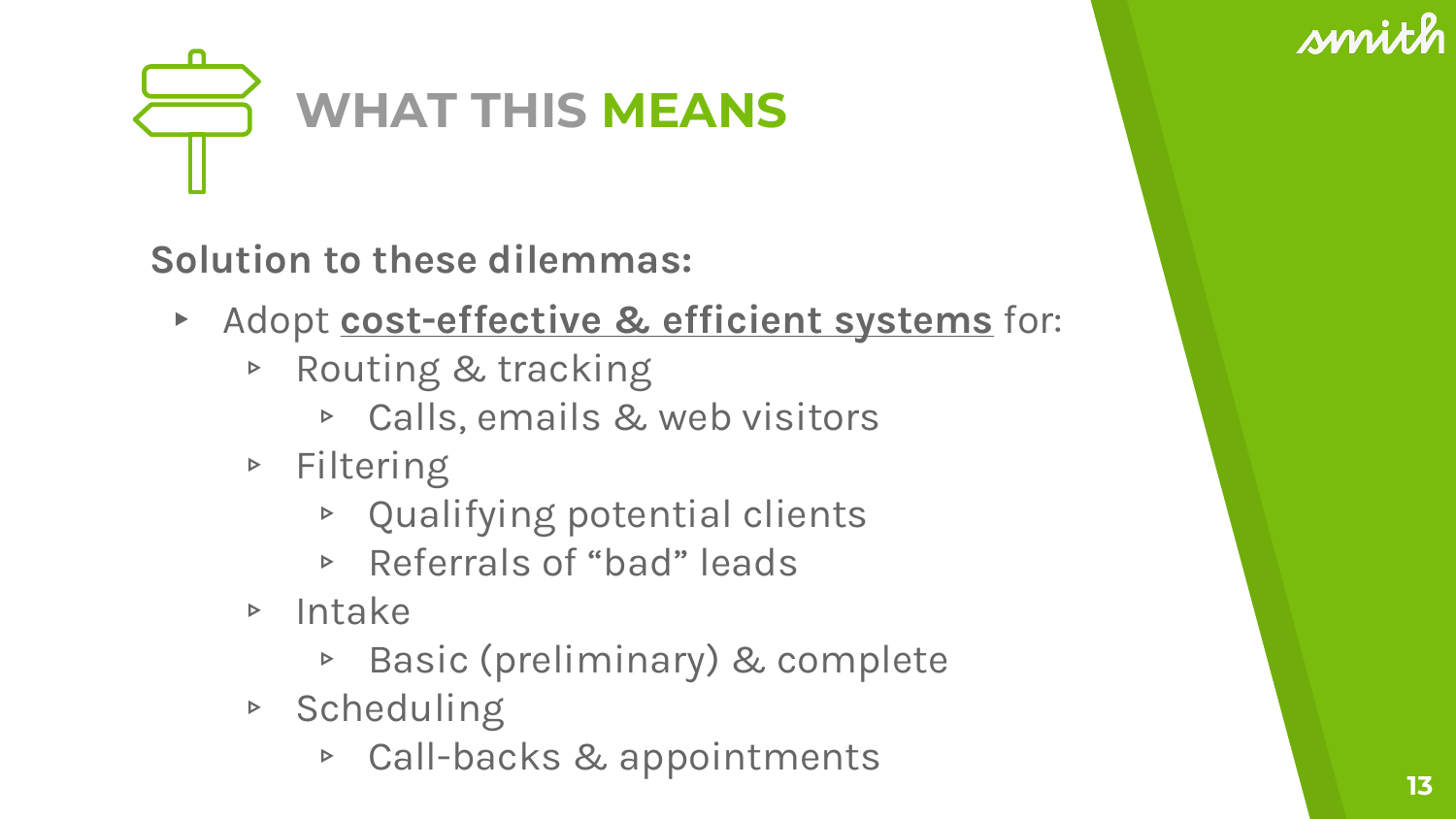



**These systems must:** 

- ▸ Be **affordable** (without commitment)
- ▸ Be **customizable** (at the start & ongoing)
- ▸ Be **easy** to use & monitor
- ▸ Be **comprehensive** (multiple comm. channels within one provider: fewer bills, less management)
- Integrate with your processes, systems & software
- ▸ If human, have reasonable **discretion** (as someone in-house would)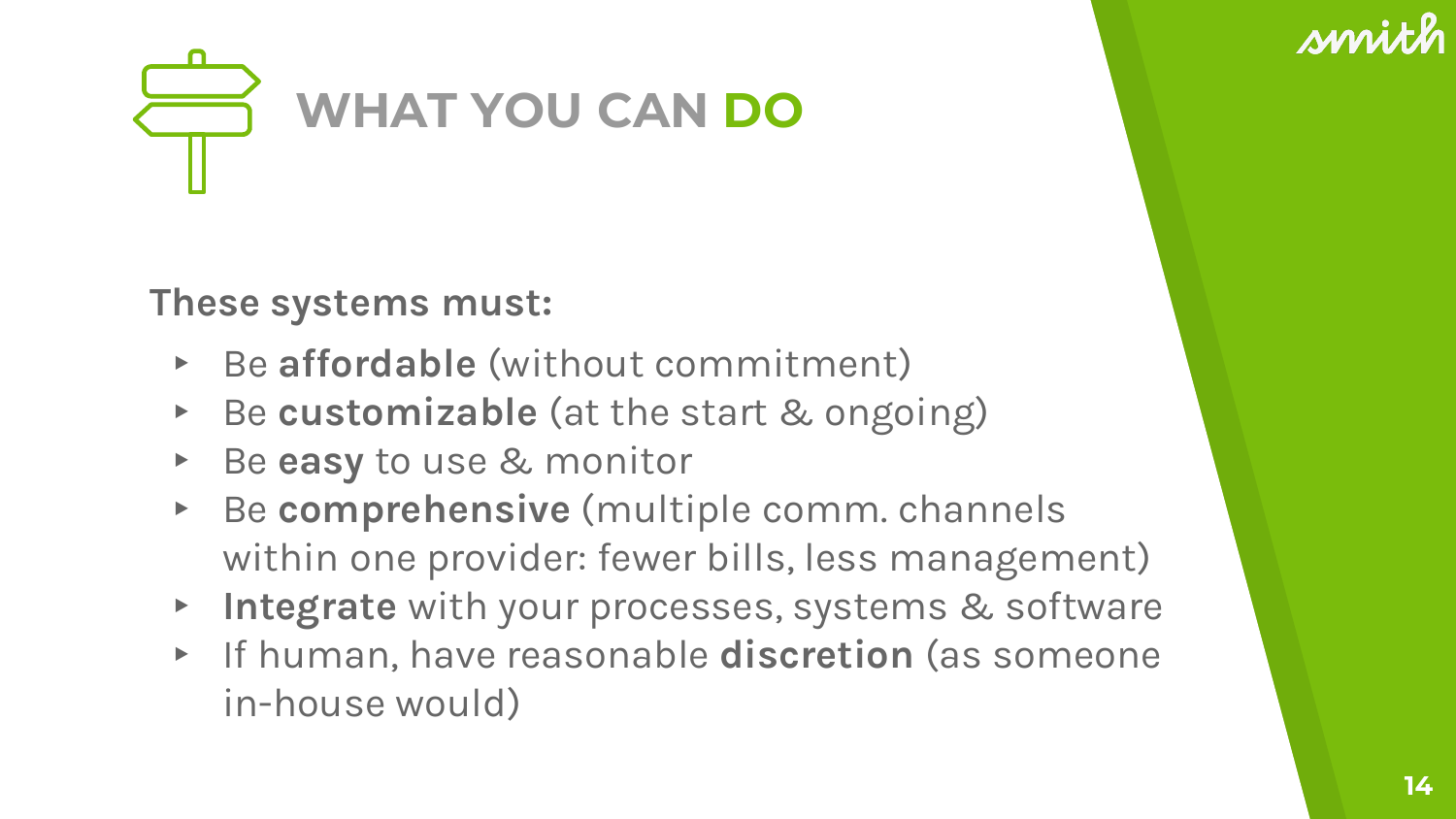## **TERMS & DEFINITIONS OF COMMUNICATIONS SYSTEMS** Let's get the lay<br> **SYSTEMS** of the land.

of the land.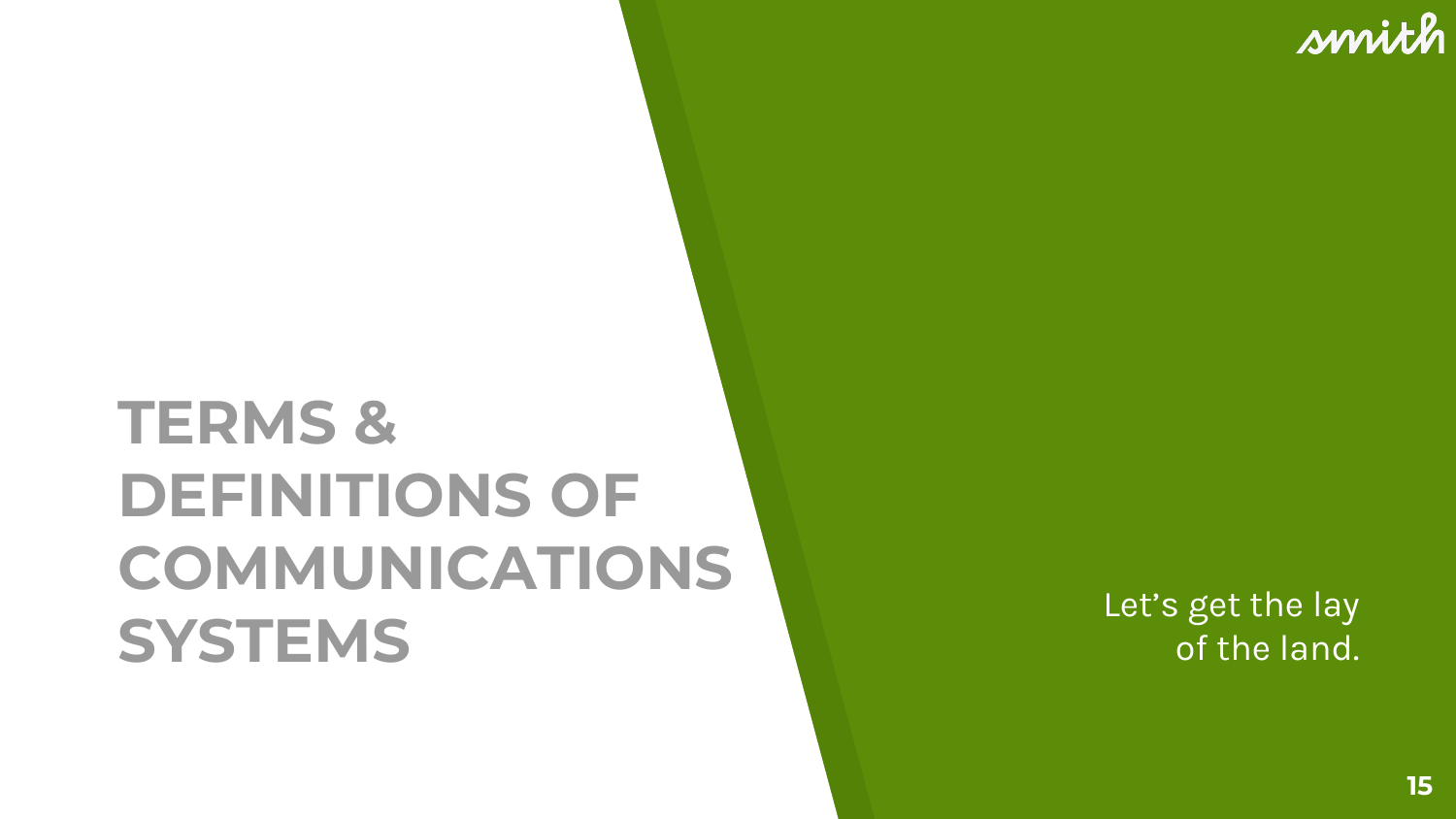

### **Understanding how potential clients can reach you**

**Potential clients typically reach you via:**

- ▸ Phone
- ▸ Email
- ▸ Text
- ▸ Website (also: Facebook page)
	- ▹ Chat
	- ▹ Contact us form

Let's review how these communication platforms work in the context of a law practice.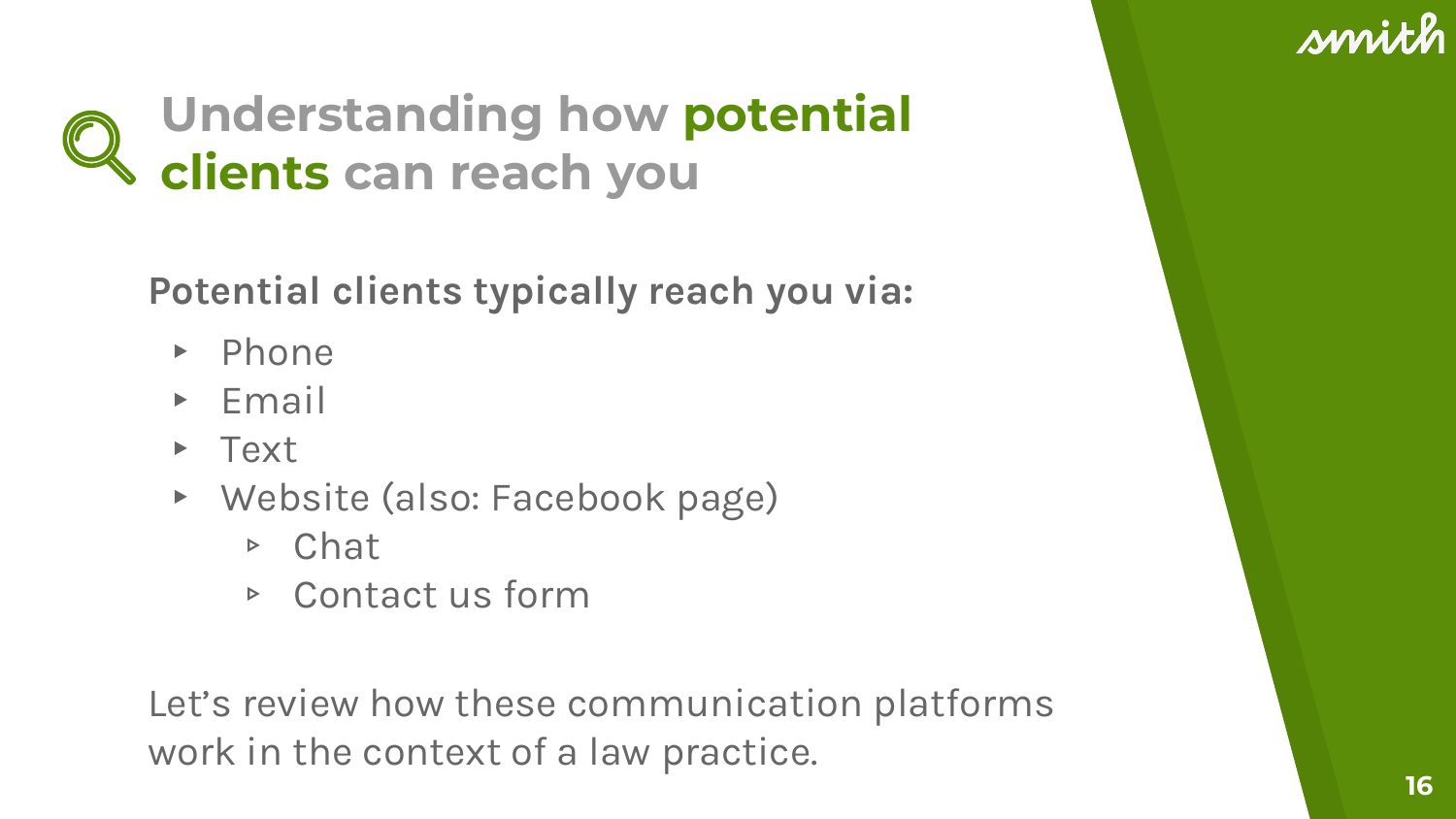### **Phone Systems: Landline, Cloud/VOIP & SIP (Softphone)**

- ▸ **Landline:**
	- ▹ Connected to phone jack in the wall
	- ▹ **Pros**: Can be bundled with internet, independent of power grid, no dropped calls
	- ▹ **Cons**: No mobility, limited carriers, hardware required, contracts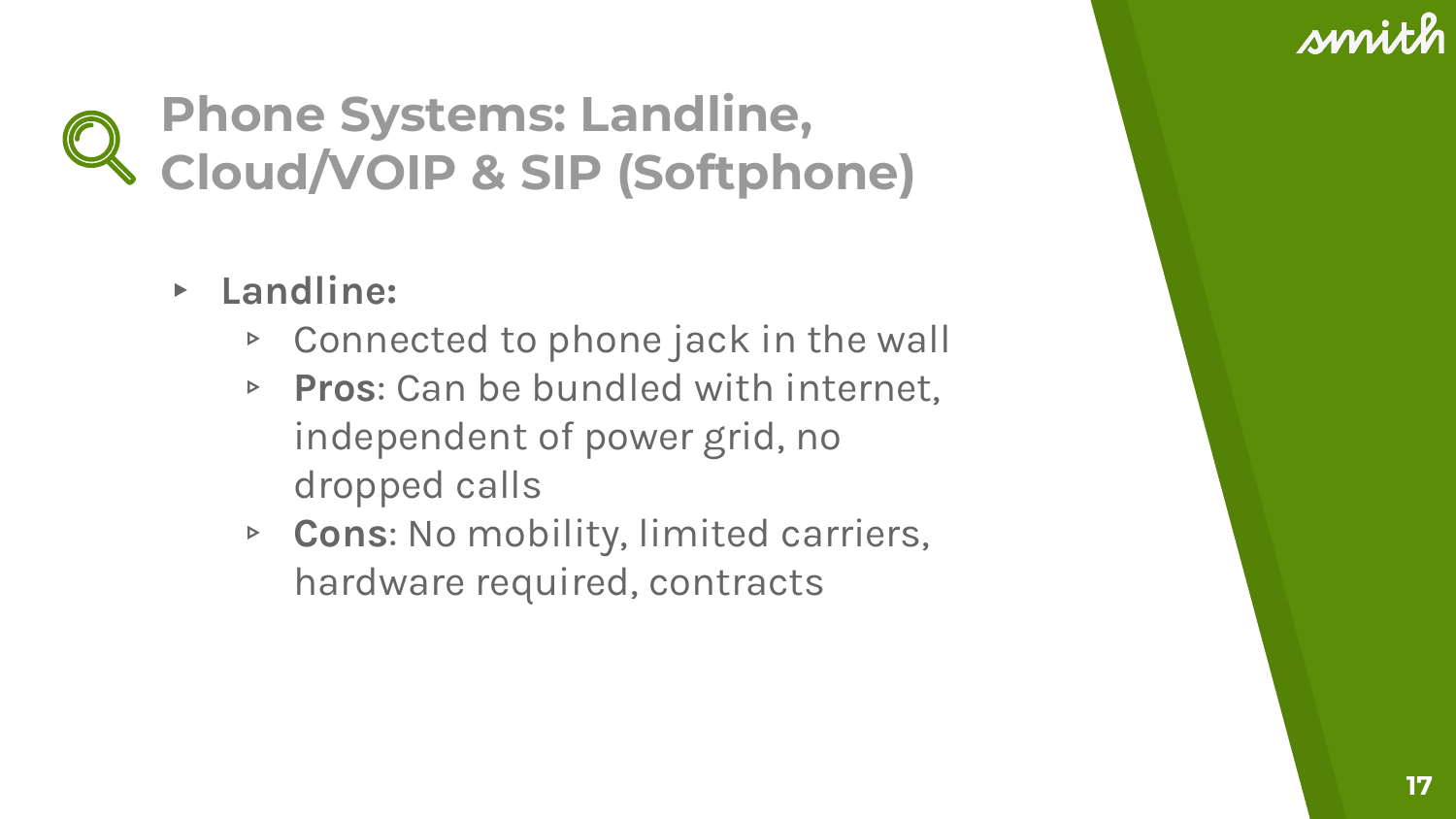### **Phone Systems: Landline, Cloud/VOIP & SIP (Softphone)**

- ▸ **Cloud/VOIP**
	- ▹ Internet-based phone service
	- ▹ **Pros**: Mobile, many providers reduces cost, unbundled, scalable, no contracts
	- ▹ **Cons**: Depends on internet quality
- ▸ **SIP (Softphone)**
	- ▹ Softphone protocol that turns an internetconnected device like a computer into a phone
	- ▹ **Pros**: Computer & tablet function as phone
	- ▹ **Cons**: Cost is in addition to cloud phone service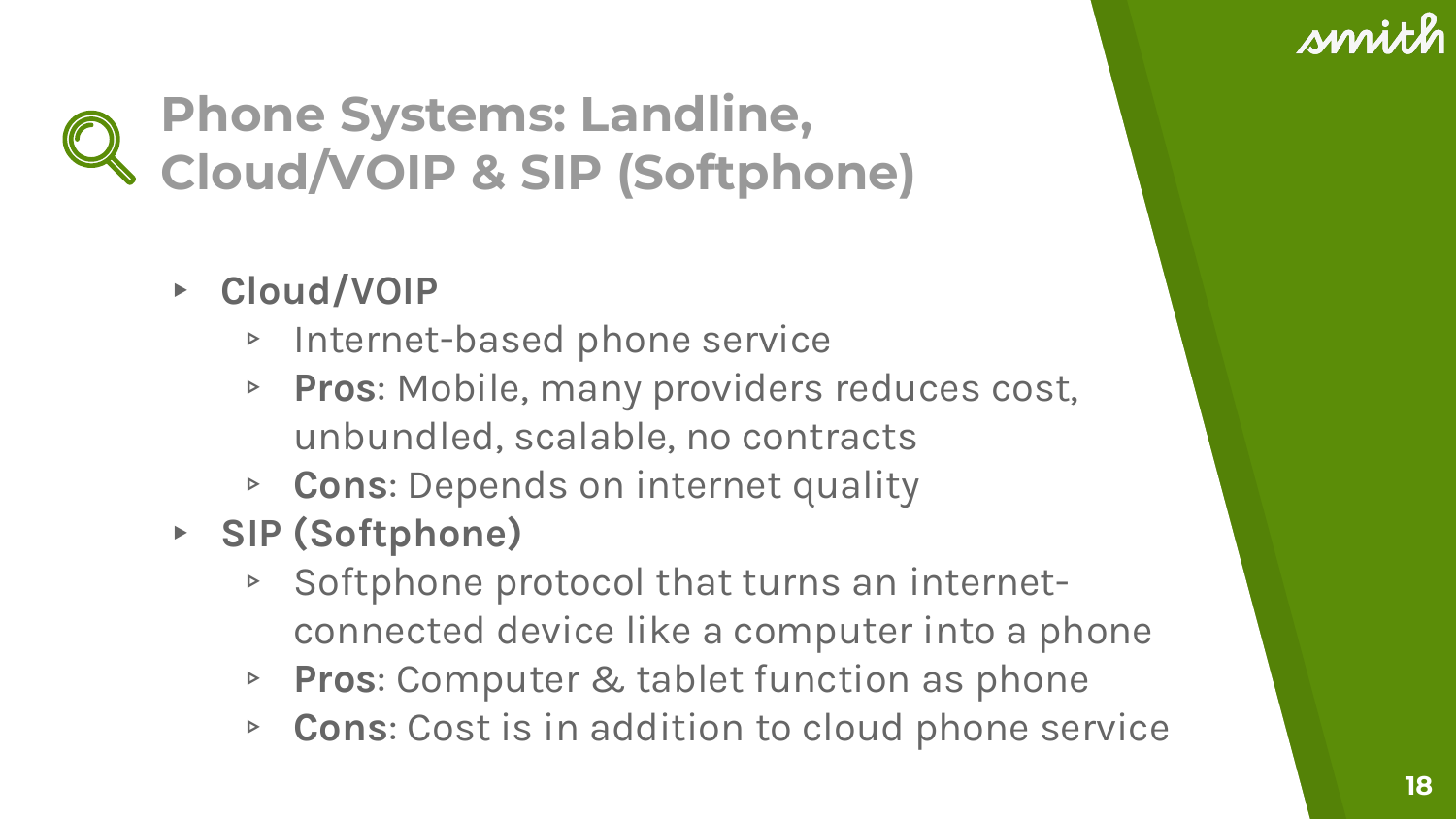### **Phone Services: IVRs, Call Centers & Virtual Receptionists**

**Forms of call routing & handling:**

- ▸ **Robots vs. humans:**
	- ▹ Call routing (IVR) vs. live call handling
- ▸ **Semi-robots vs. humans**
	- ▹ Answering service vs. receptionists
- ▸ **Humans vs. optimized humans**
	- ▹ Abroad vs. domestic receptionists
	- ▹ Dedicated vs. distributed receptionists
	- ▹ Remote vs. in-house receptionists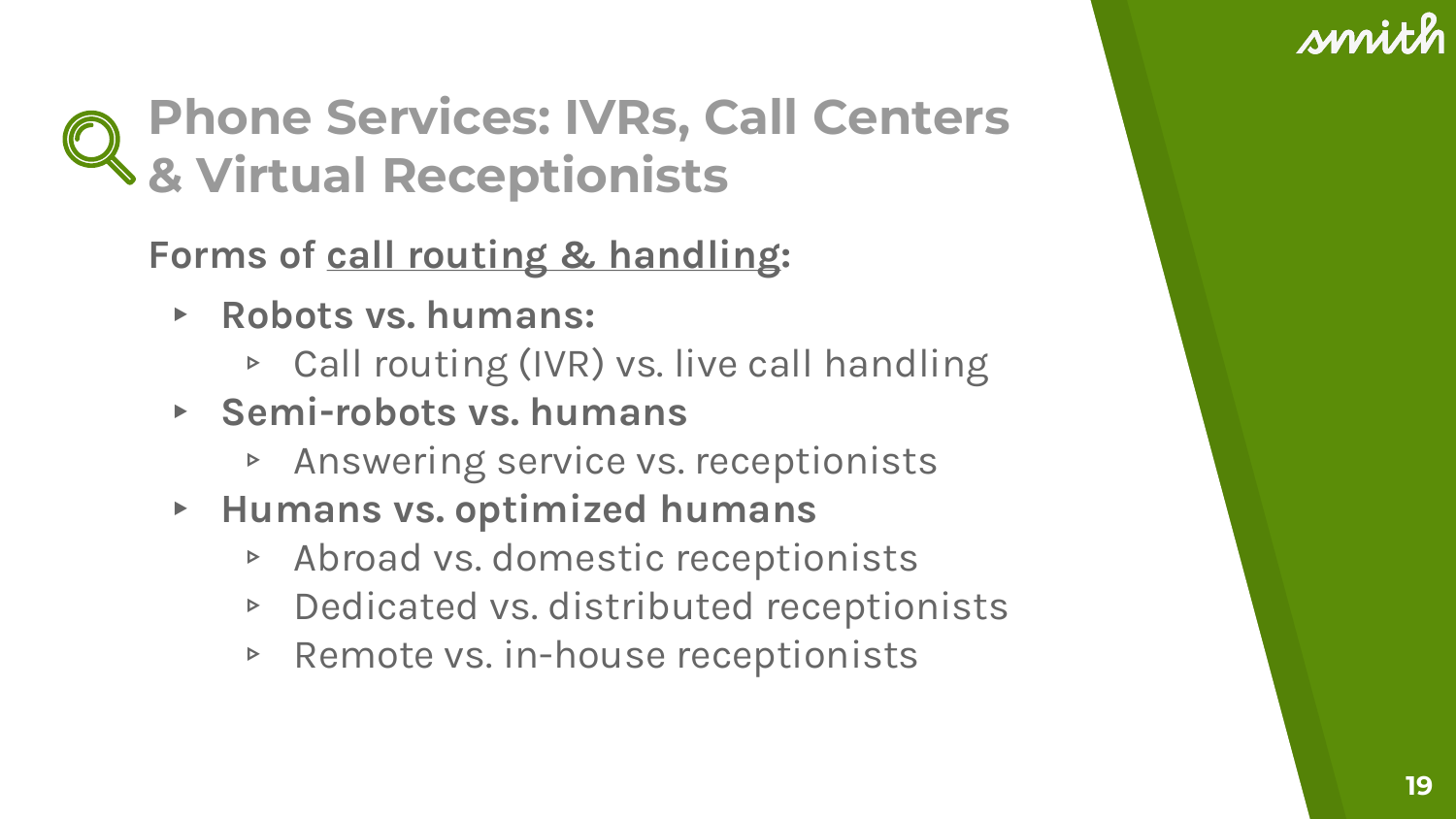### **Phone Systems & Services: Potential Issues**

**Watch for these common complaints & problems that impact leads & clients:**

- ▸ **Phone systems**
	- ▹ Ring delays (latency)
	- ▹ No tracking or analytics (how will you track marketing ROI?)
- ▸ **Routing & tracking services**
	- ▹ Click-to-call (limits usefulness)
- ▸ **Receptionists**
	- ▹ Limited impact (answer/transfer/message vs. workflows & integrations — consider time-to-conversion impact)
	- ▹ Poor or inconsistent adherence to directions; inaccuracy
	- ▹ Lack of professionalism (you want an "in-house" feel)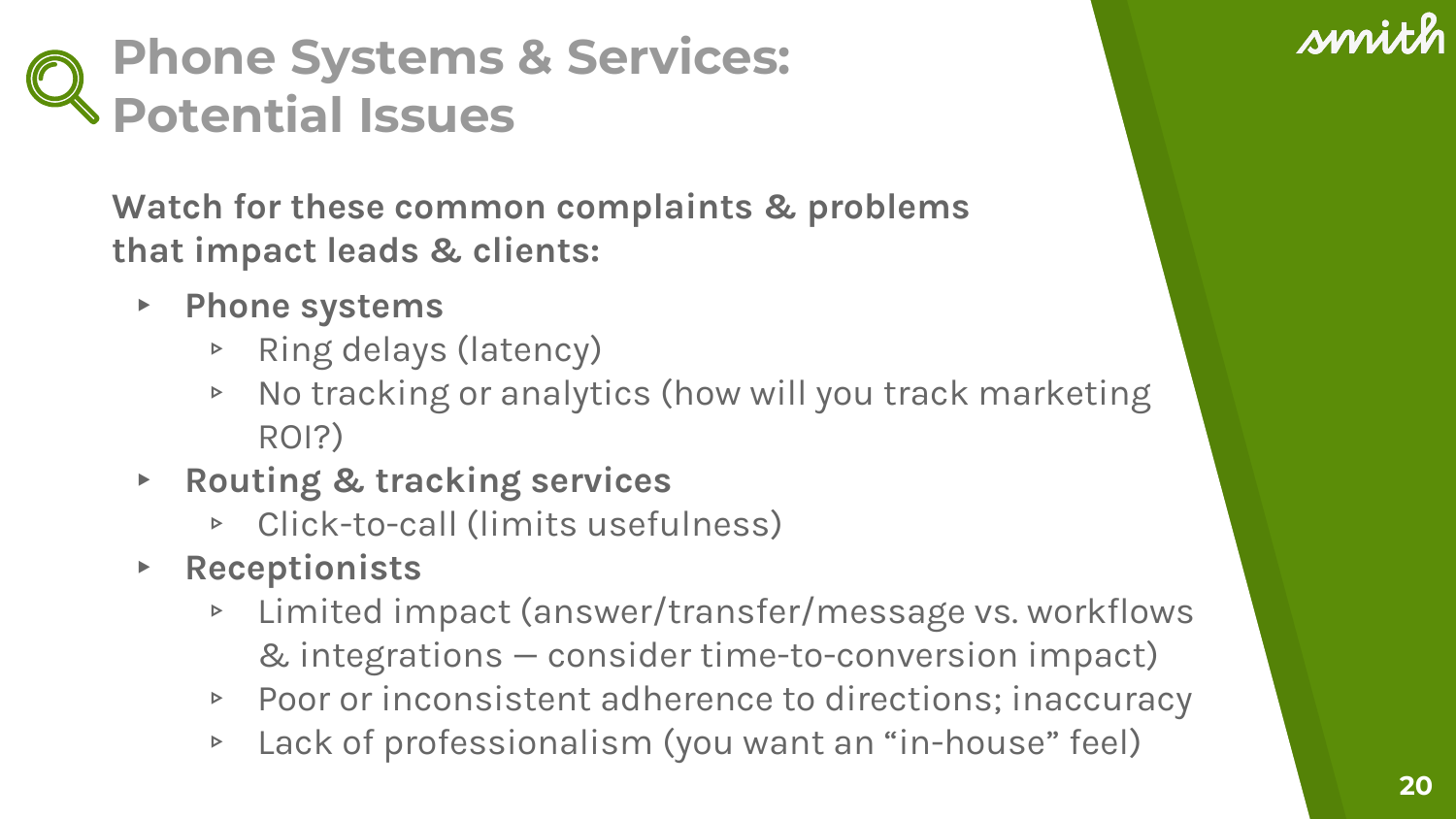

- ▸ **Pretty self explanatory, so let's consider advanced features that drive efficiency:**
	- ▹ Organization & prompts
		- ▹ Scheduled sends
		- ▹ Reminders
		- ▹ Rules
	- ▹ Contact form connectivity
	- ▹ CRM connectivity
	- ▹ Marketing campaigns
		- ▹ Lead nurture drips
	- ▹ Standalone bulk email tools
		- ▹ Mailshake
		- ▹ Yet Another Mail Merge (Gmail) **<sup>21</sup>**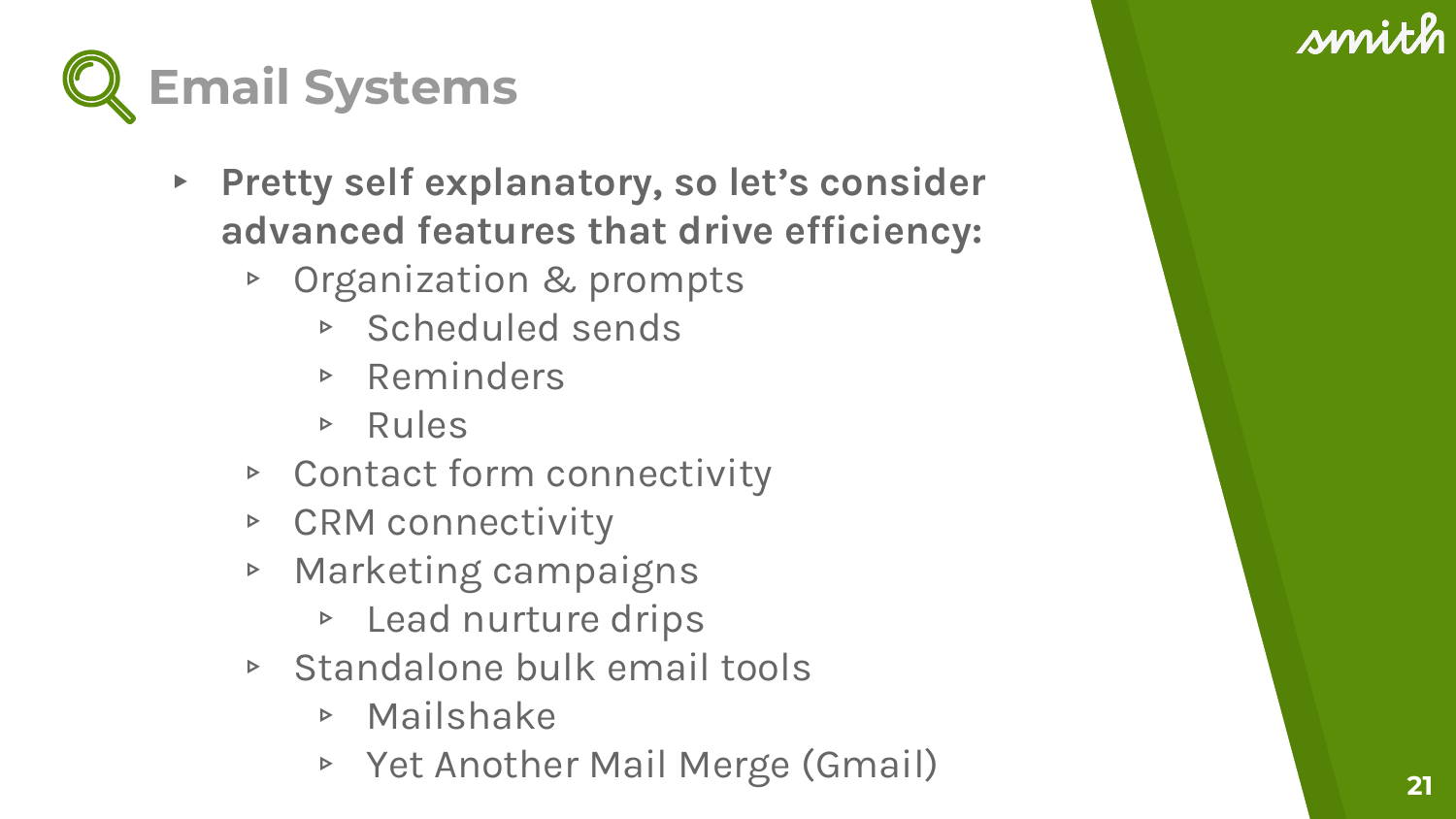

#### **VOIP phone with texting**

- ▸ Text from your main number or direct line
- ▸ Mask your personal number
- ▸ Works via phone, computer, tablet

#### **Apps & software that increase earnings & speed up communication:**

- ▸ **Time Miner**: Crawls your calls and texts, and logs your billable time spent with clients in those channels.
- ▸ **Zipwhip**: Securely communicate with clients about cases, and share documents via text message. Each interaction is logged in your case management software, so nothing slips through the cracks.
- ▸ **CRM/PM Software**: Some CRMs & practice management software feature texting; mostly automatic, like client alerts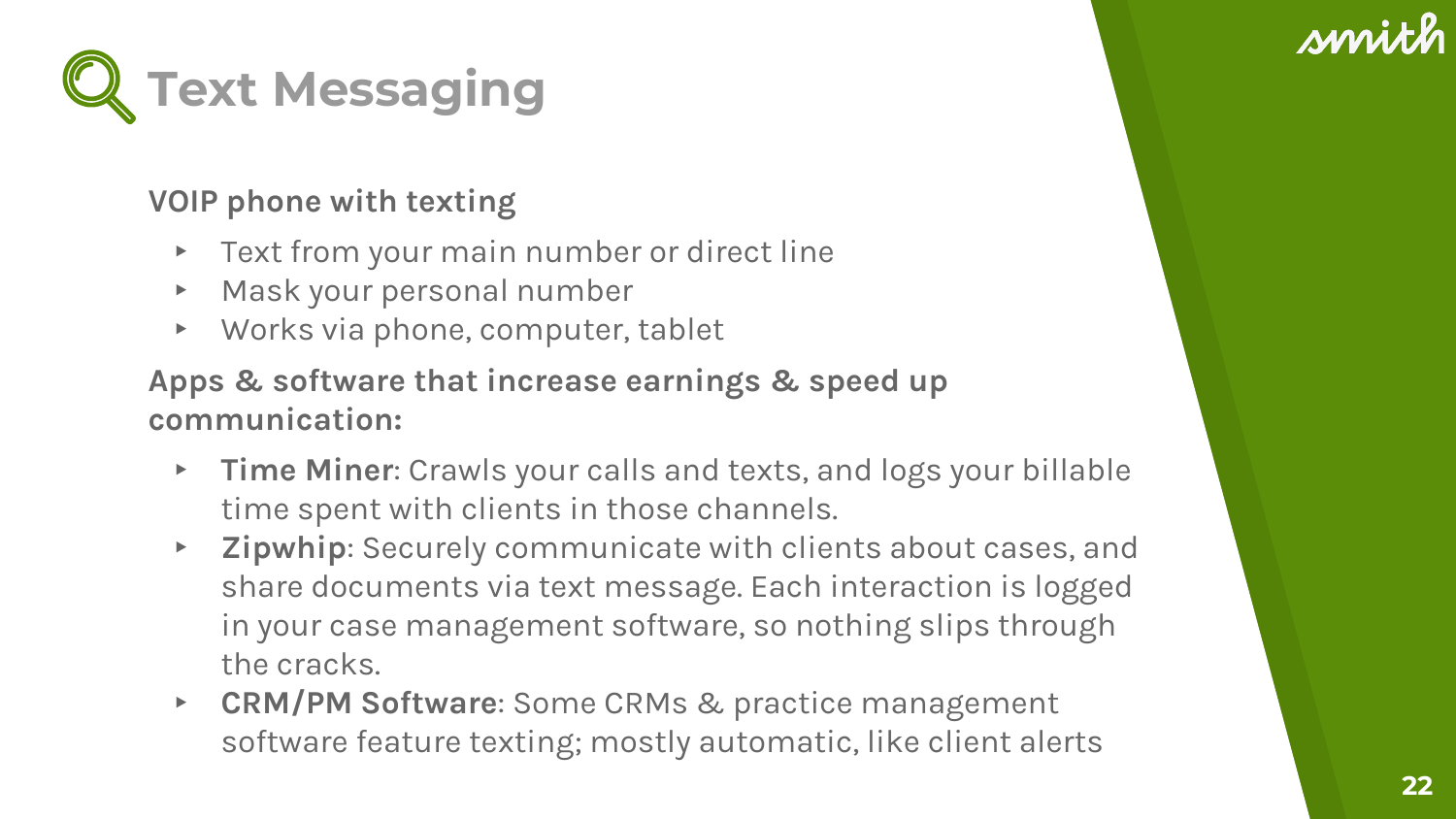### **Web Chat (Onsite, Facebook & Beyond)**

#### ▸ **Robot**

- ▹ Low cost and lightning-fast
- ▹ Stock answers to common questions
- ▹ Appointments, links to more information, forms, etc.
- ▹ Escalation or service extension via email/phone
- ▸ **Human**
	- ▹ Low (self-staffed) to medium cost (outsourced)
	- ▹ Pay per contact, chat, or lead (definitions vary)
	- ▹ Lead capture, qualification, intake, scheduling, links, etc.
	- ▹ Watch out for: Self-staffed but unattended. Common, and then it's just another "contact" form.
- ▸ **Both**
	- ▹ Automate routine answers & escalate to human via chat or phone as needed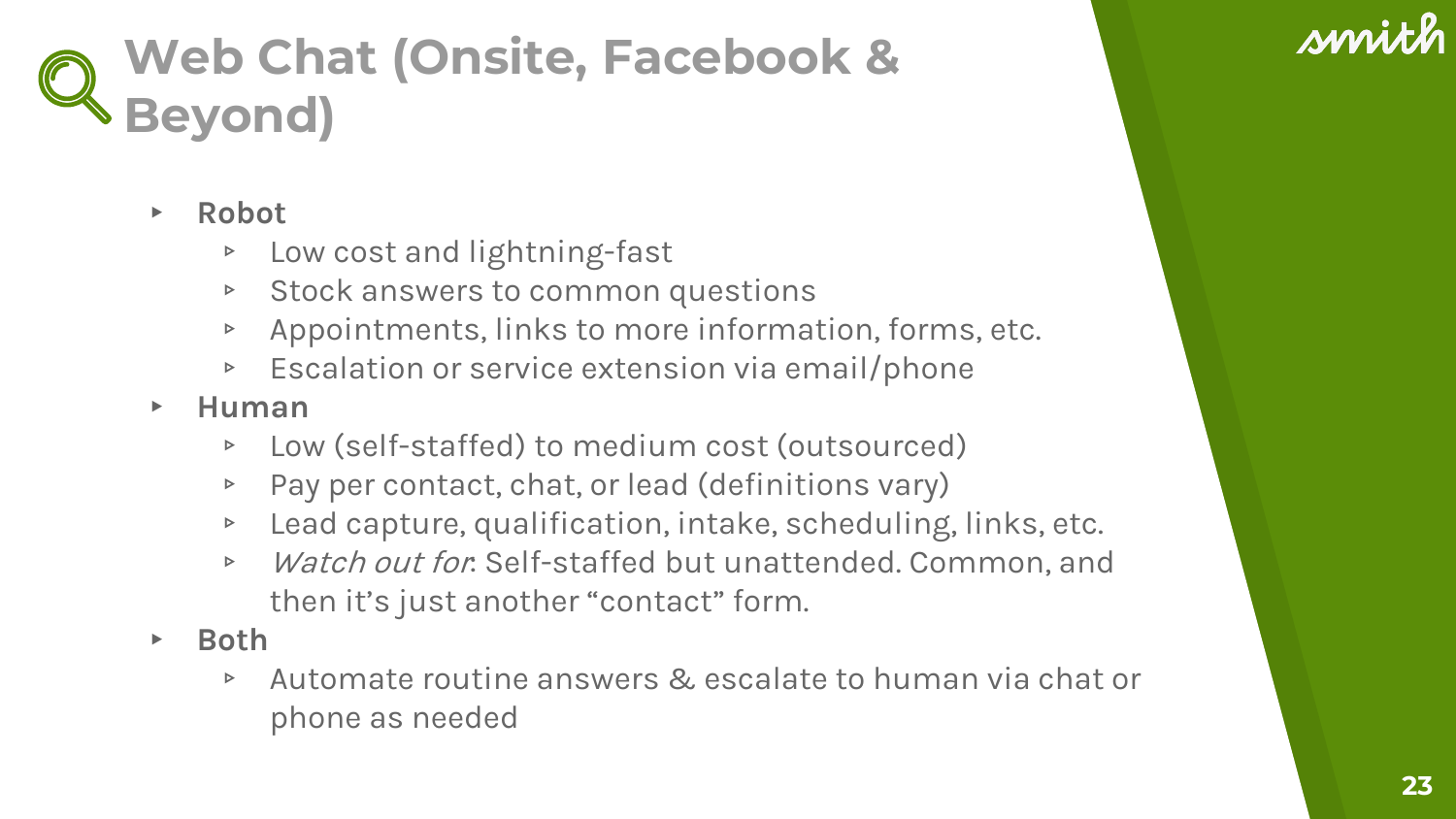



- ▸ **Proactive**: Staff with live agents, and choose "patient" active engagement
- Page-specific help: Reduce cost, focus on top-converting pages
- ▸ **Gatekeeping**: Serve as "gatekeeper" to online calendar for consultations to reduce noshows and cancellations
- **Lead qualification & referrals: Identify leads** with your custom criteria
	- ▹ Schedule call-backs and appointments with new qualified leads
	- ▹ Refer out "bad" leads

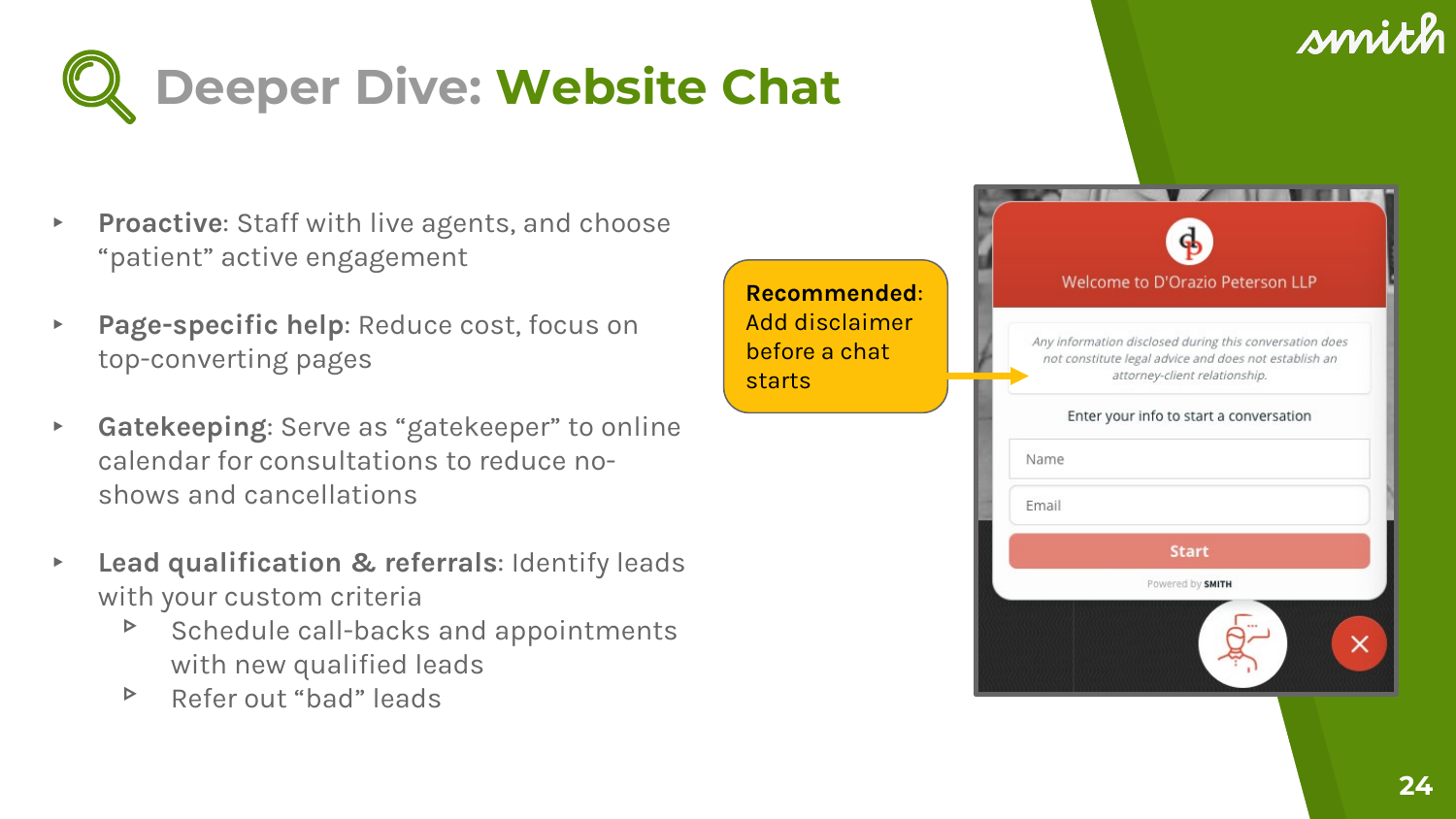

- ▸ **Self-filtering**: Don't just answer questions, also deliver information (e.g., fees) to aid "selffiltering" by leads themselves
- ▸ **Chat-to-call**: Instant transcripts and chat-to-call flow allow immediate, informed intake by remote or in-house staff
- ▸ **FAQ**: Build knowledgebase of FAQ for improved self-service, e.g., [http://educate.kbennettlaw.com/work-with](http://educate.kbennettlaw.com/work-with-kbl/what-is-a-virtual-law-practice)kbl/what-is-a-virtual-law-practice

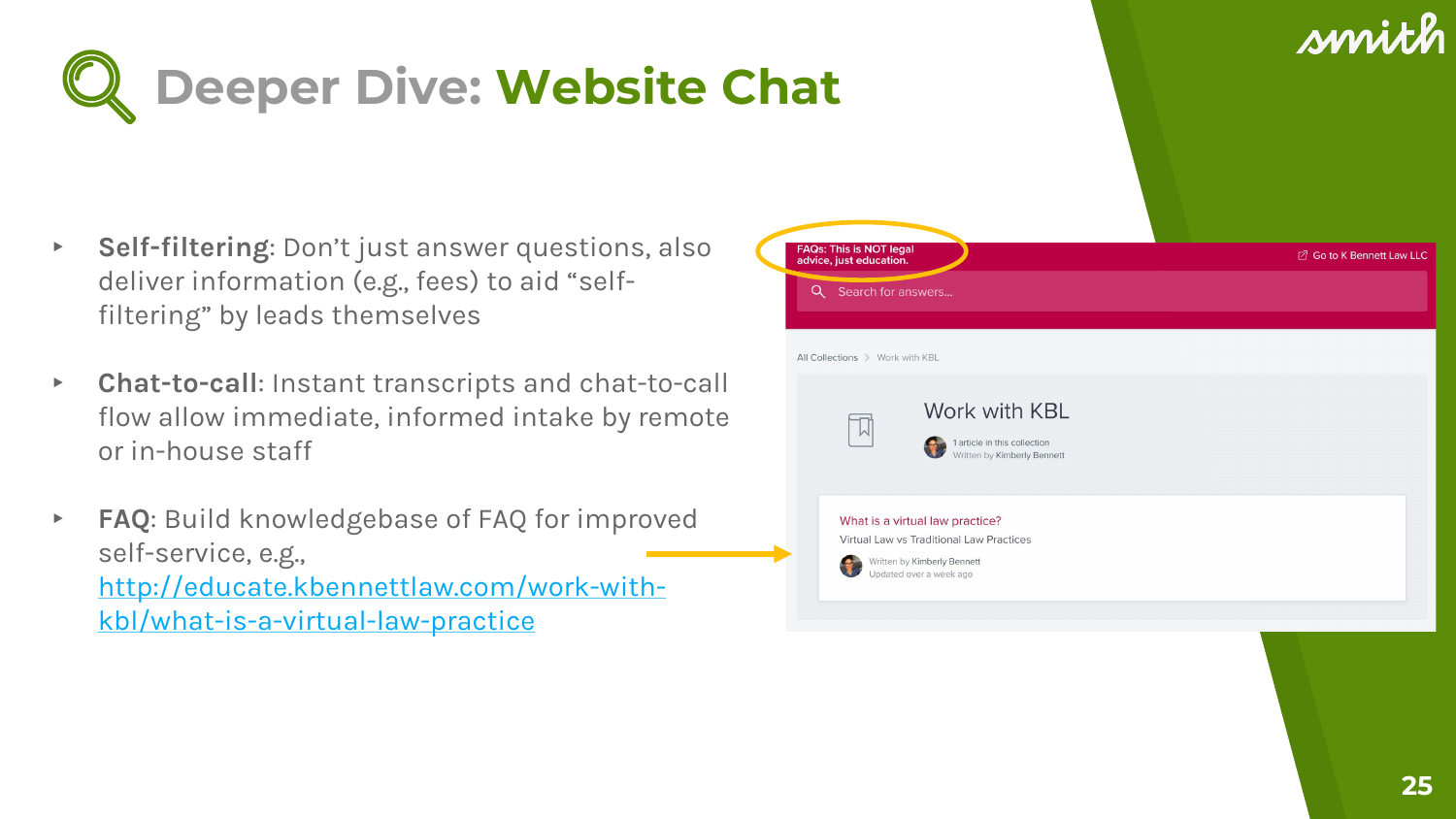of the land.

smith

## **TERMS & DEFINITIONS OF SOFTWARE & SERVICES** Let's get the lay<br> **SERVICES** of the land.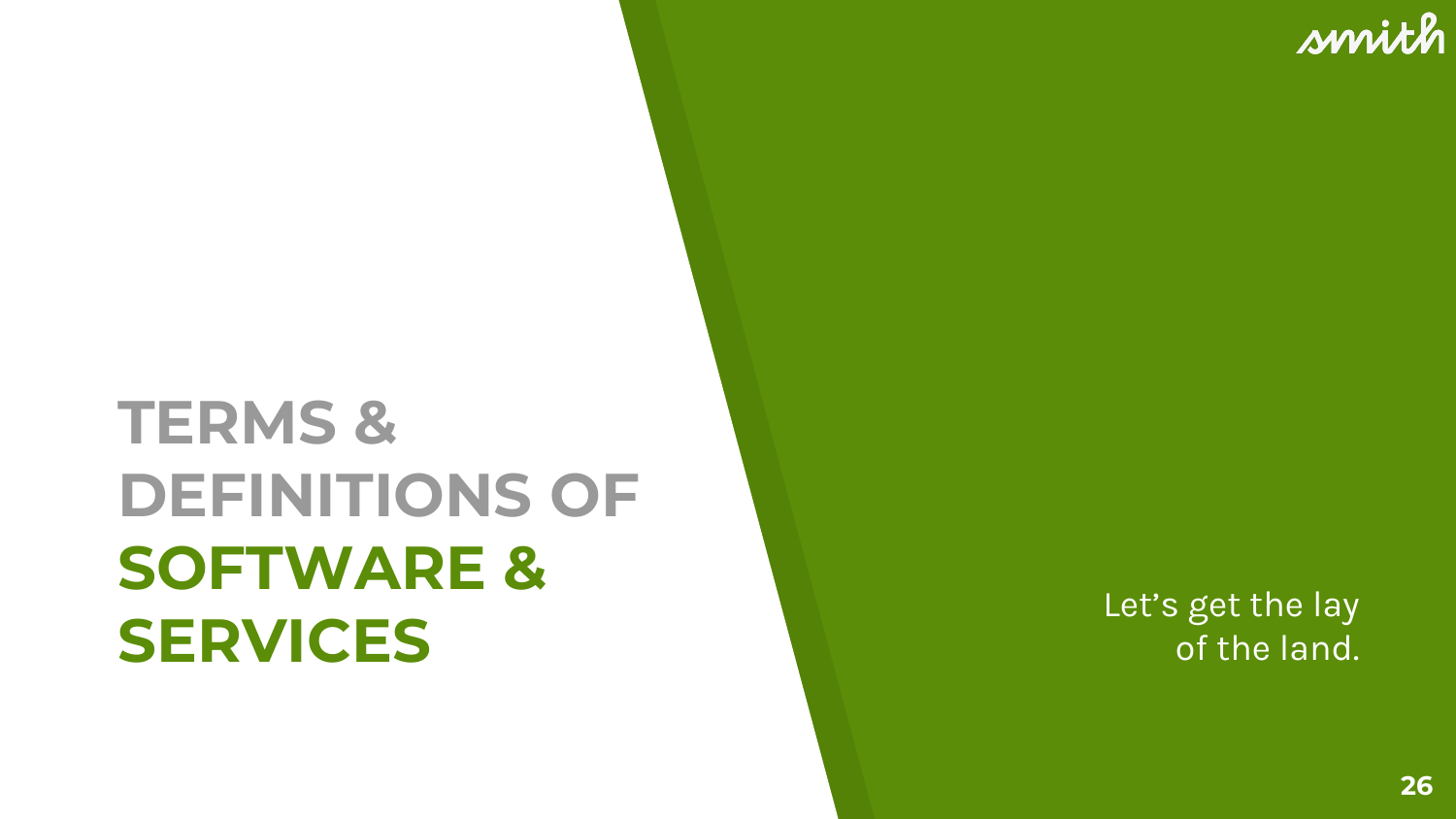### **Understanding how potential clients are handled**

**Potential clients can be handled by you and in-house staff, and/or:**

- ▸ **With remote/virtual services**:
	- ▹ Paralegals
	- ▹ Bookkeepers
	- ▹ Receptionists
- ▸ **With software**:
	- ▹ Call routing & tracking
	- ▹ CRM / client intake / marketing automation software
	- ▹ Case / practice management software
	- ▹ Calendaring software
	- ▹ Payment / billing software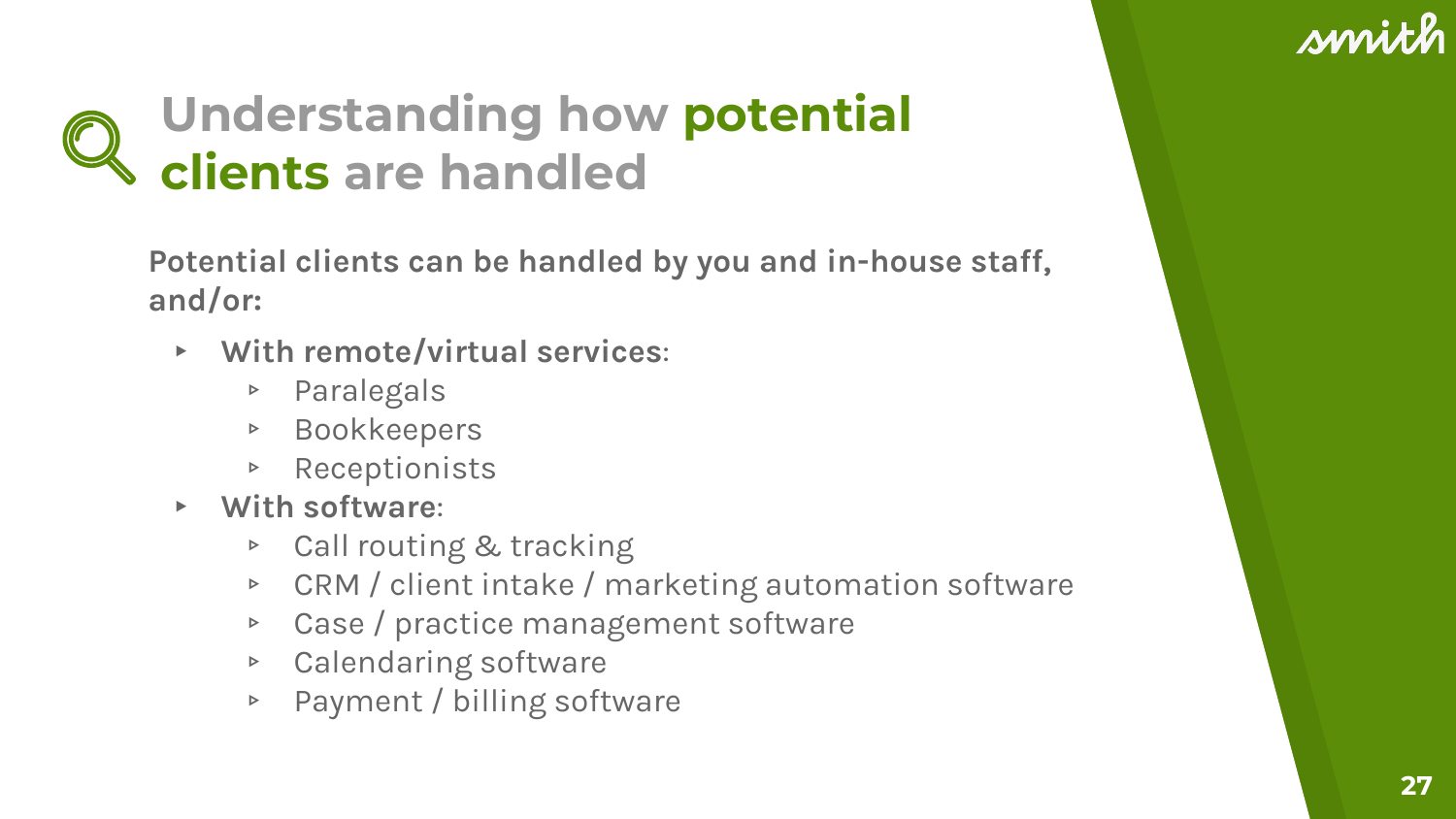## **PUTTING IT TOGETHER**

Human intelligence + machine intelligence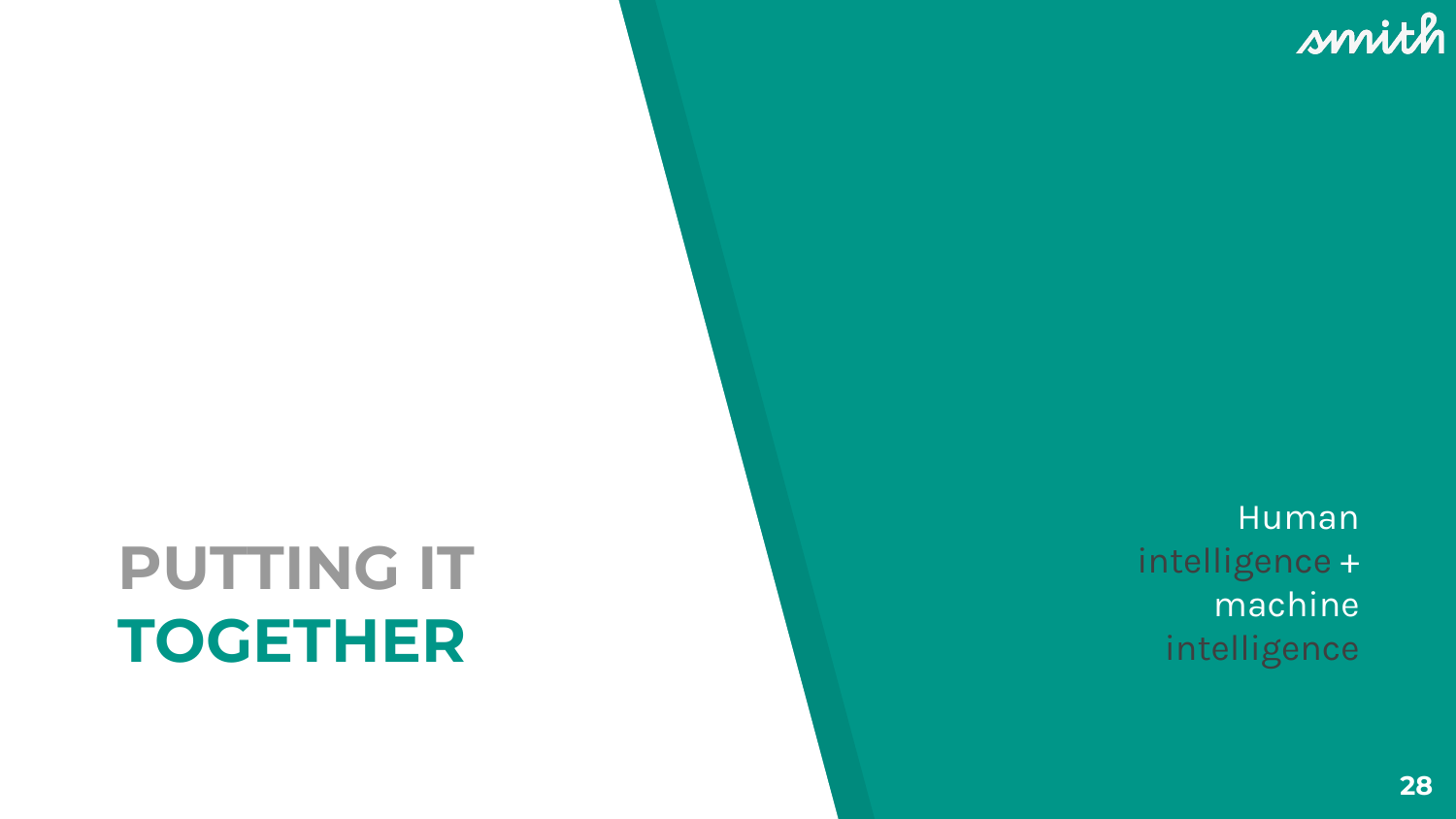### **Responsiveness comes down to form + function**

- ▸ **Human intelligence** 
	- ▹ Lead-qualifying questions & intake-form composition
	- ▹ Caller greeting
	- ▹ Email content (from appointment confirmations to lead conversion drips)
	- ▹ How bad leads are handled
- ▸ **Machine intelligence**
	- ▹ Where is intake form hosted?
	- ▹ How are leads & clients recorded & tracked?
	- ▹ What happens after intake?
	- ▹ What happens if lead doesn't convert?

**Combined effectively, you will achieve fast, friendly & accurate responses, which leads to qualified leads & a better experience for new clients (read: they're happier). <sup>29</sup>**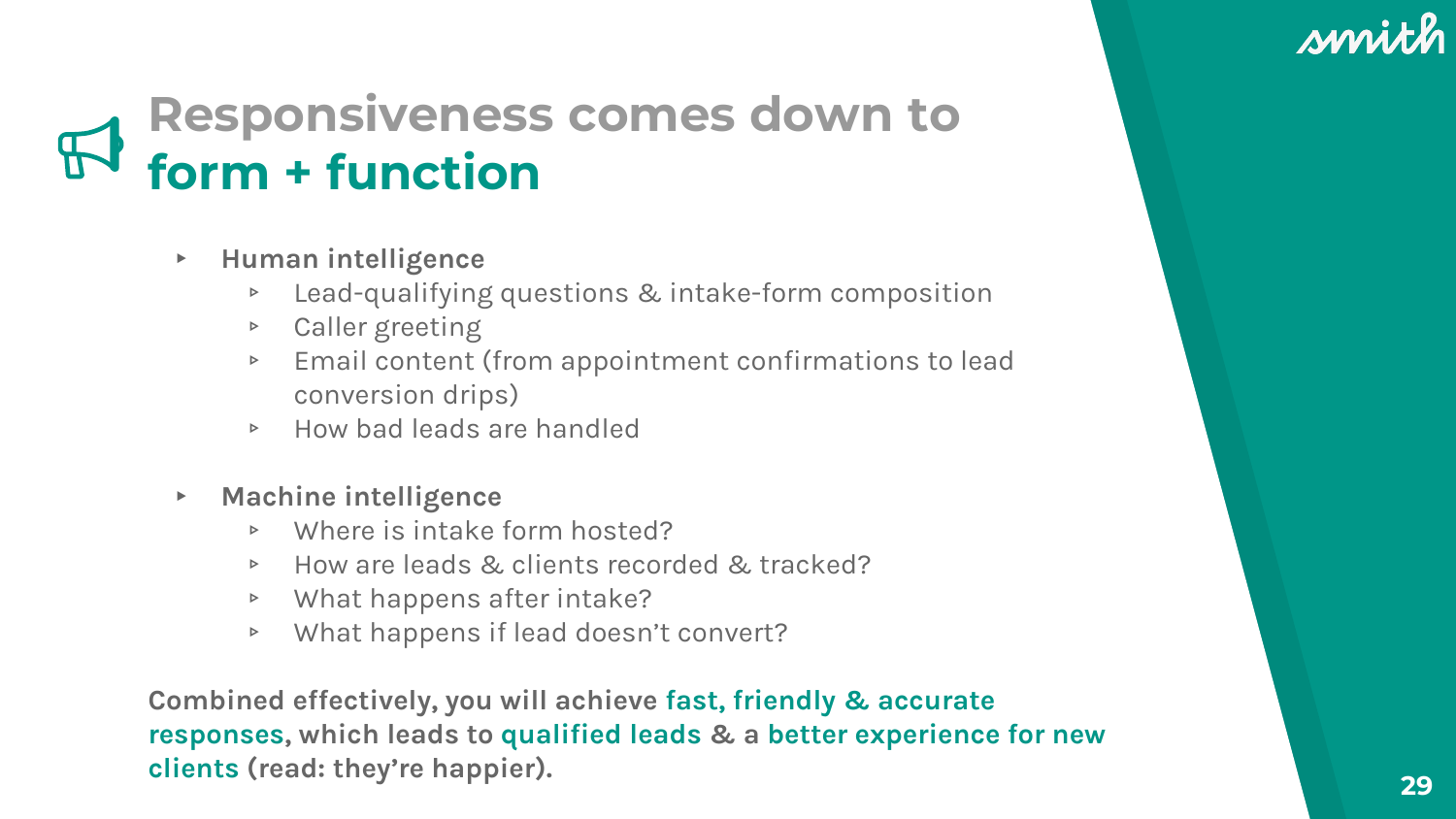### **LEAD CONVERSION FLOW**

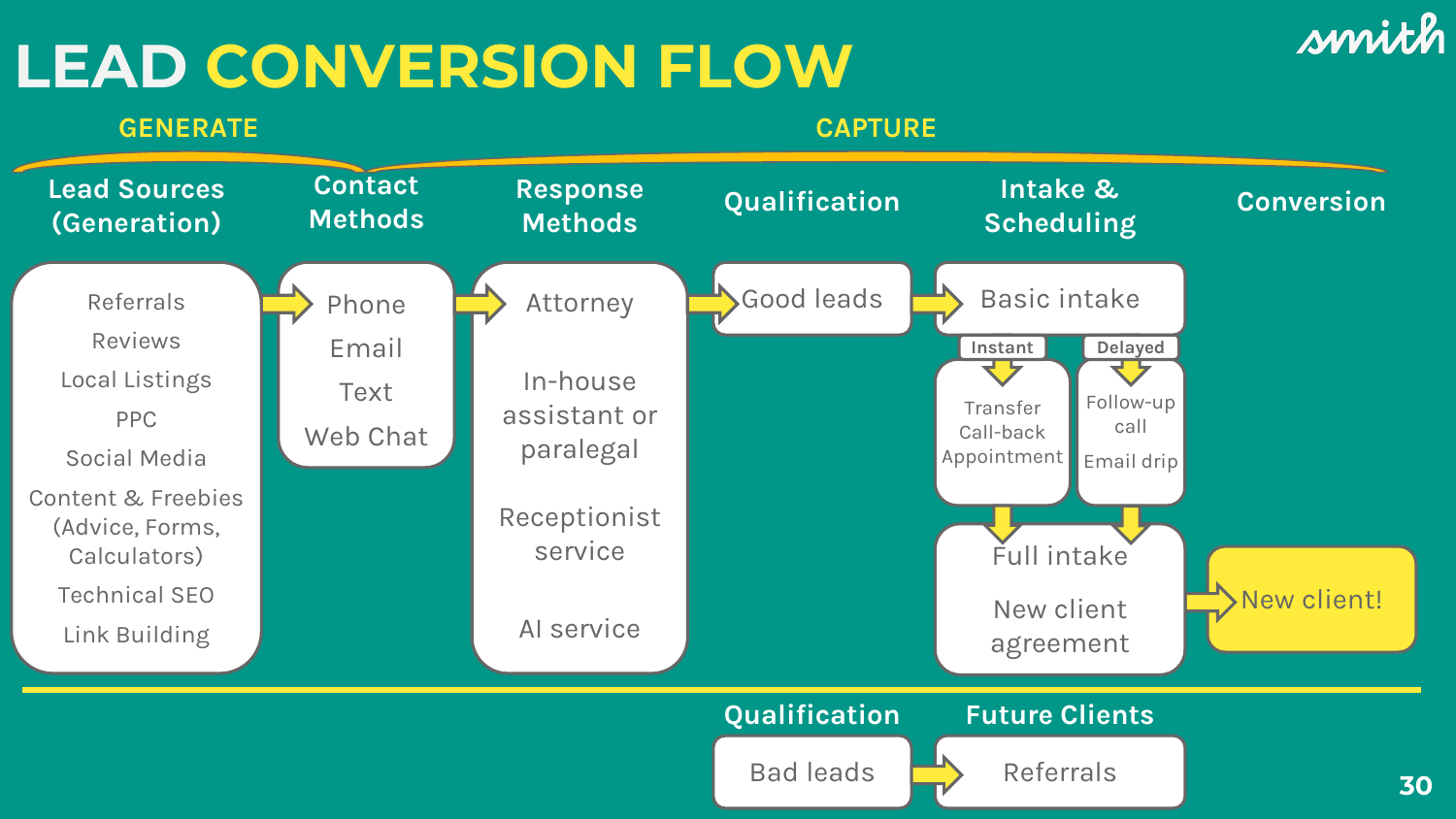### **Step 1: Professionally and intelligently manage calls**

- ▸ **Greeting & menu:** Establish a professional greeting and menu
- ▸ **Routing:** time of day, holiday, vacation & schedule adjustments
- ▸ **Blasts & sequences**
	- ▹ Overflow call handling
- ▸ **After-hours voicemail**
- ▸ **Office directory** (partners, associates, paralegals, assistants, remote staff & outsourced teams)
- ▸ **Call & text from any device**
	- ▹ Mobile phone, VOIP desk phone, computer, tablet, SIP softphone
- ▸ **Contacts** (common callers & current clients)
- ▸ **Block spam & unsolicited sales calls**
- ▸ **VIP (direct-transfer) & blocked-caller lists**
- ▸ **Marketing performance tracking**
	- ▹ Where did the call originate from, and did the source yield quality leads?
- ▸ **Business monitoring & metrics**
	- ▹ Know answered calls & missed, the number of rings, duration, and more.
	- ▹ Call recording: for record keeping, performance monitoring **<sup>31</sup>**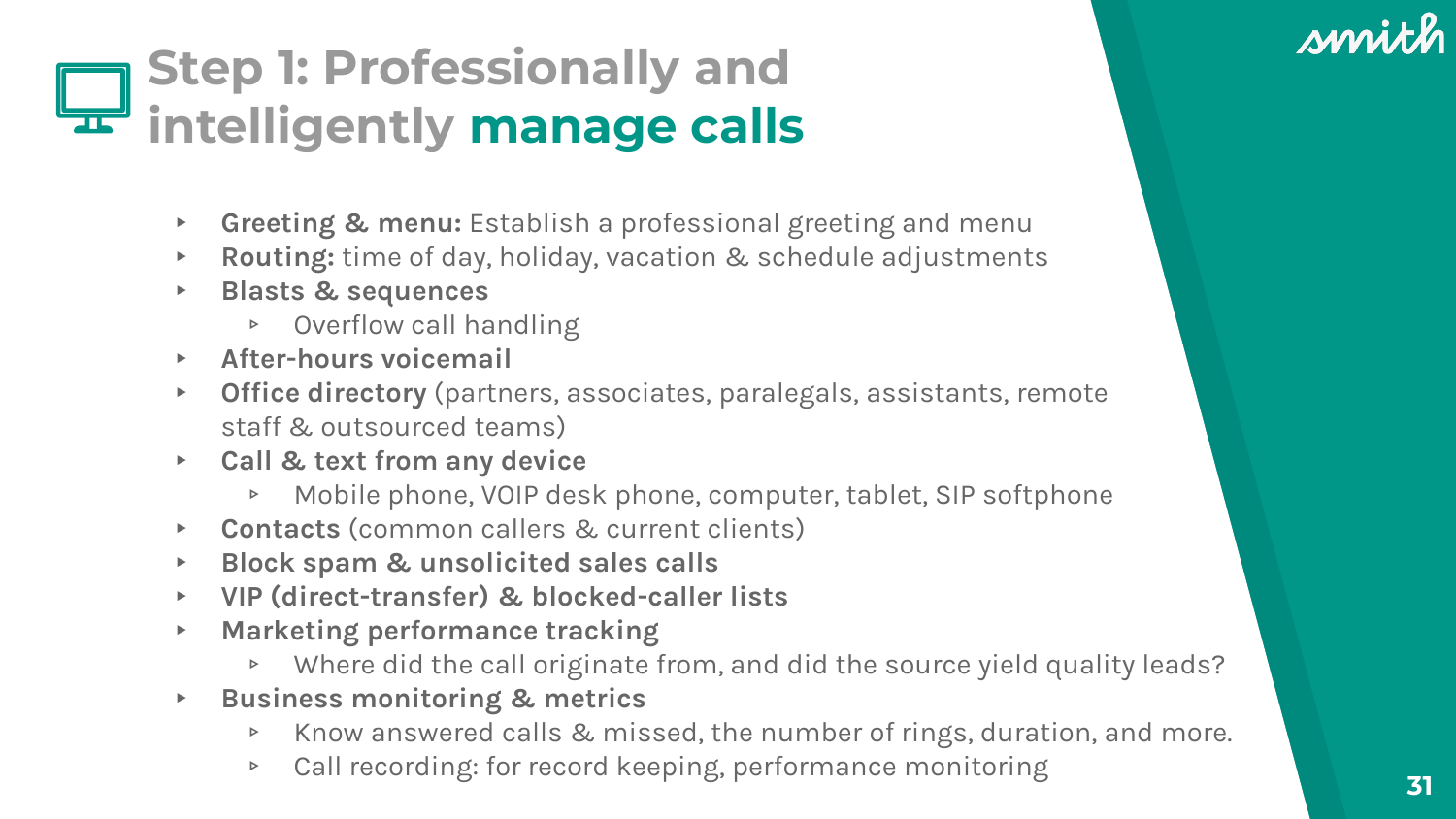### **Step 2: Automate lead capture & qualification**

- Identify must-have criteria for leads
- ▸ Standardize questions to identify qualified leads
- ▸ Implement workflow for qualified leads
	- ▹ See "monetize 'bad' leads" for unqualified-lead workflow
- ▸ Incorporate new-client call-back or appointment
- ▸ Determine policy on consultations:
	- ▹ Length (15 minutes to 1 hour)
	- ▹ Format (phone, Skype, video chat, in-person)
		- ▹ Consider comfort level, personalization, ease of use
	- ▹ Free or paid
- ▸ Outsource process as much as possible
	- ▹ Inbound calls > trigger workflow
	- ▹ Inbound emails & contact-form completions > trigger call-backs > workflows
- Leverage services with best-in-class technology, e.g., ZIP lookup vs. "Let me Google that for you"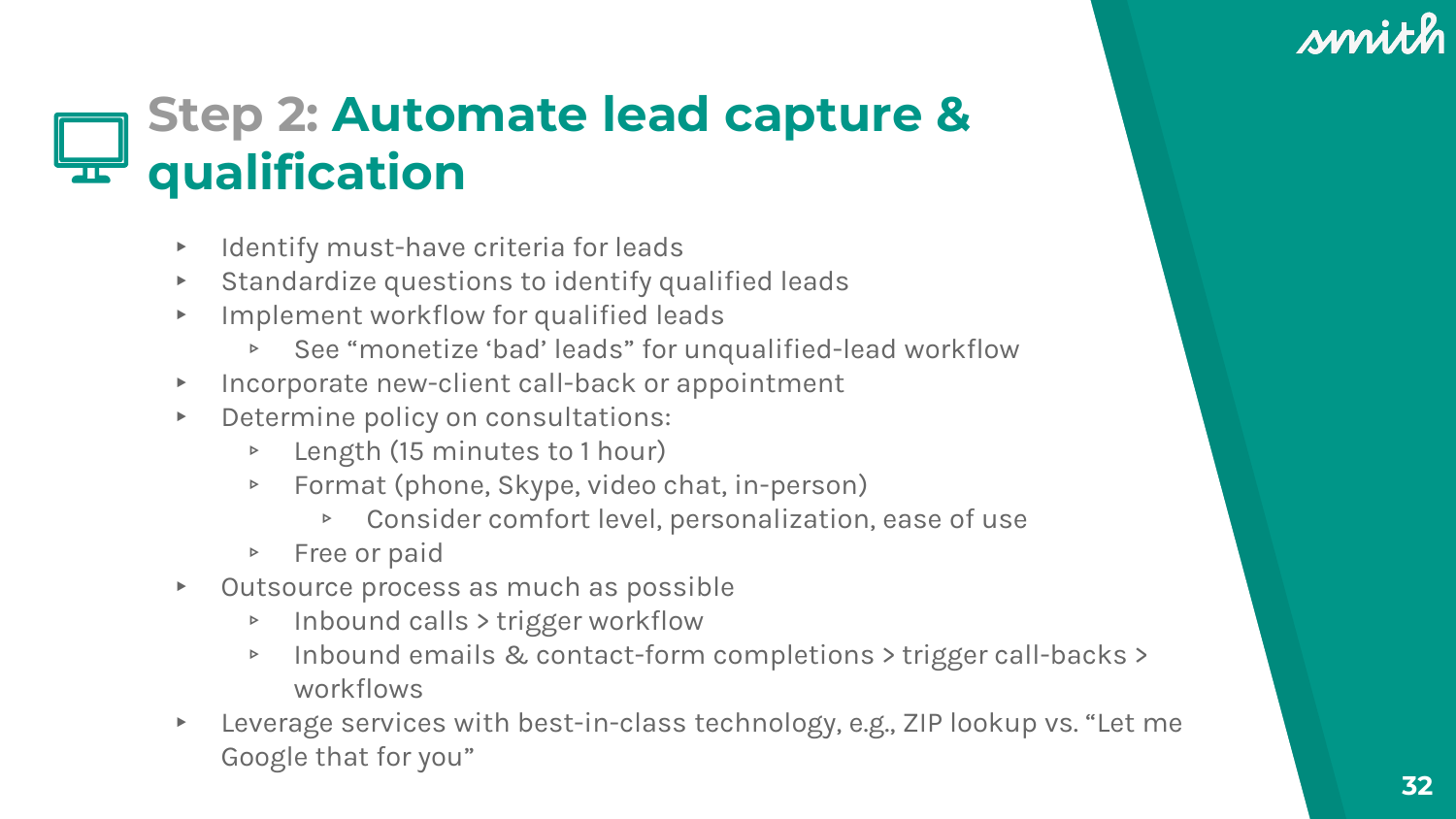## **Step 3: Hand-off new client intake**

- After lead capture, complete client intake
	- ▹ May occur before or after appointment booking or first appointment
- ▸ Same as lead capture, identify required questions without overloading
	- ▹ Aim for ~5-10 questions
	- ▹ Balance completeness with cost/necessity (especially if outsourcing)
	- ▹ Standardize for all clients or client groups by practice area
		- ▹ E.g., Different forms for family law vs. social security disability)
	- ▹ Consider document upload option
- ▸ Always ask lead for source ("How did you hear about us?")
- ▸ Outsource with clear instructions & non-login accessible URL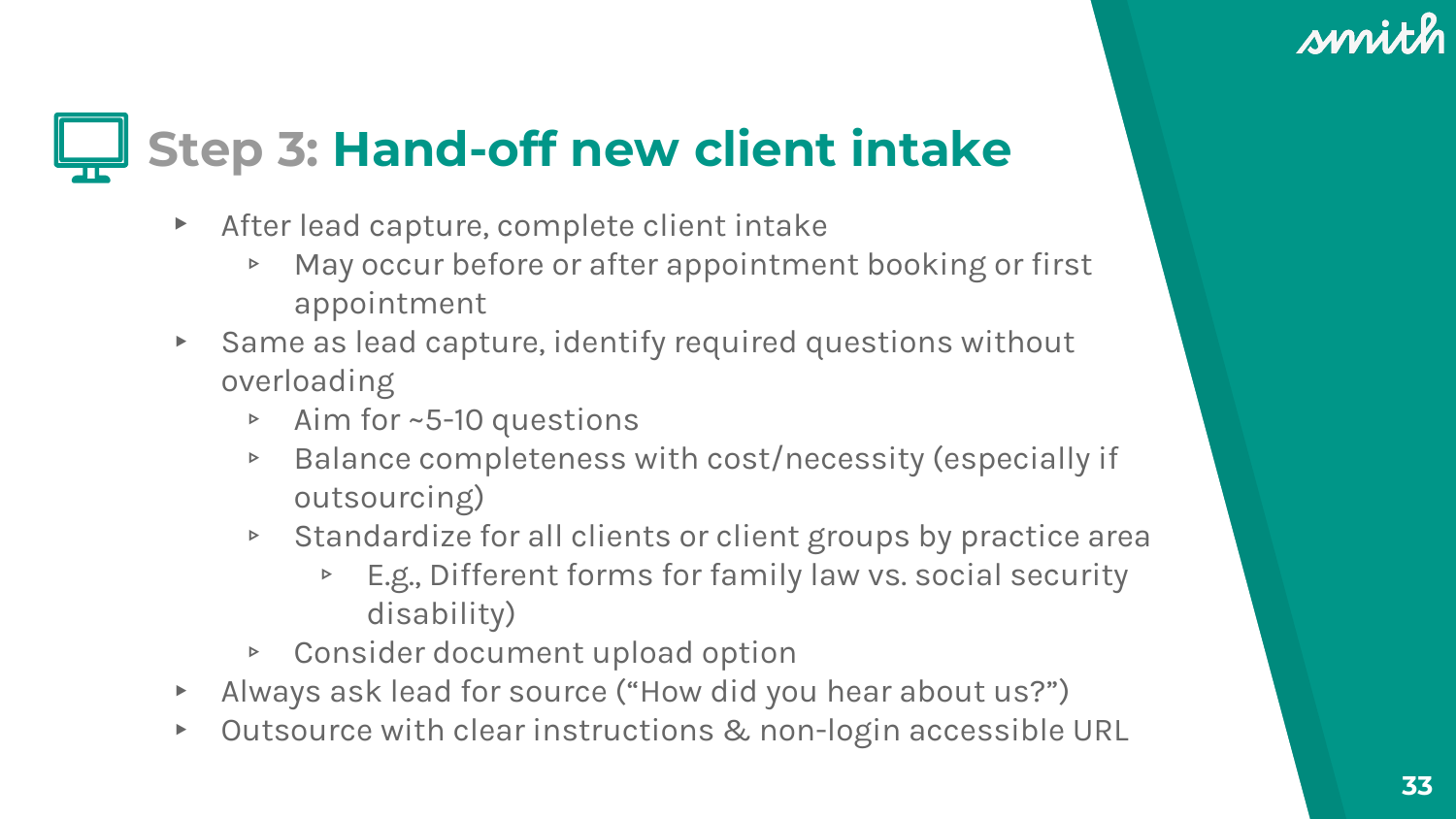### **Examples: Basic intake forms**

smith

Standard intake form :

#### ▶ [Cooper Law, LLC online intake form](http://www.cooperlawmn.com/cooper-law-online-intake-form/)

| Cooper Law, LLC<br>$(612) 568 - 4529$ |                                                                                                                                                                                                                                                                                                                        | Home | Who We Are                | What We Do | Where We Work | News | Contact |
|---------------------------------------|------------------------------------------------------------------------------------------------------------------------------------------------------------------------------------------------------------------------------------------------------------------------------------------------------------------------|------|---------------------------|------------|---------------|------|---------|
| yourself for a consultation.          | Get started with Cooper Law by submitting an online intake form to give us more information about your legal situation. After you fill out the form, you will be able to schedule                                                                                                                                      |      |                           |            |               |      |         |
| Cooper Law Online Intake Form         | Use this form for the initial online intake if you are looking for family law representation or social security disability representation. After you fill out and submit the form, you can<br>schedule yourself for a 15 minute free consultation to determine if your legal matter is a good fit for Cooper Law, LLC. |      |                           |            |               |      |         |
| Name *                                |                                                                                                                                                                                                                                                                                                                        |      |                           |            |               |      |         |
| First                                 |                                                                                                                                                                                                                                                                                                                        |      | Last                      |            |               |      |         |
| Address                               |                                                                                                                                                                                                                                                                                                                        |      |                           |            |               |      |         |
| Street Address                        |                                                                                                                                                                                                                                                                                                                        |      |                           |            |               |      |         |
| Address Line 2                        |                                                                                                                                                                                                                                                                                                                        |      |                           |            |               |      |         |
| City                                  |                                                                                                                                                                                                                                                                                                                        |      | State / Province / Region |            |               |      |         |
| ZIP / Postal Code                     |                                                                                                                                                                                                                                                                                                                        |      | Country                   |            |               |      |         |
|                                       | After form completion,<br>potential client is given<br>option to book free 15-<br>minute consultation.                                                                                                                                                                                                                 |      |                           |            |               |      |         |



**SUBMIT** 

required fields.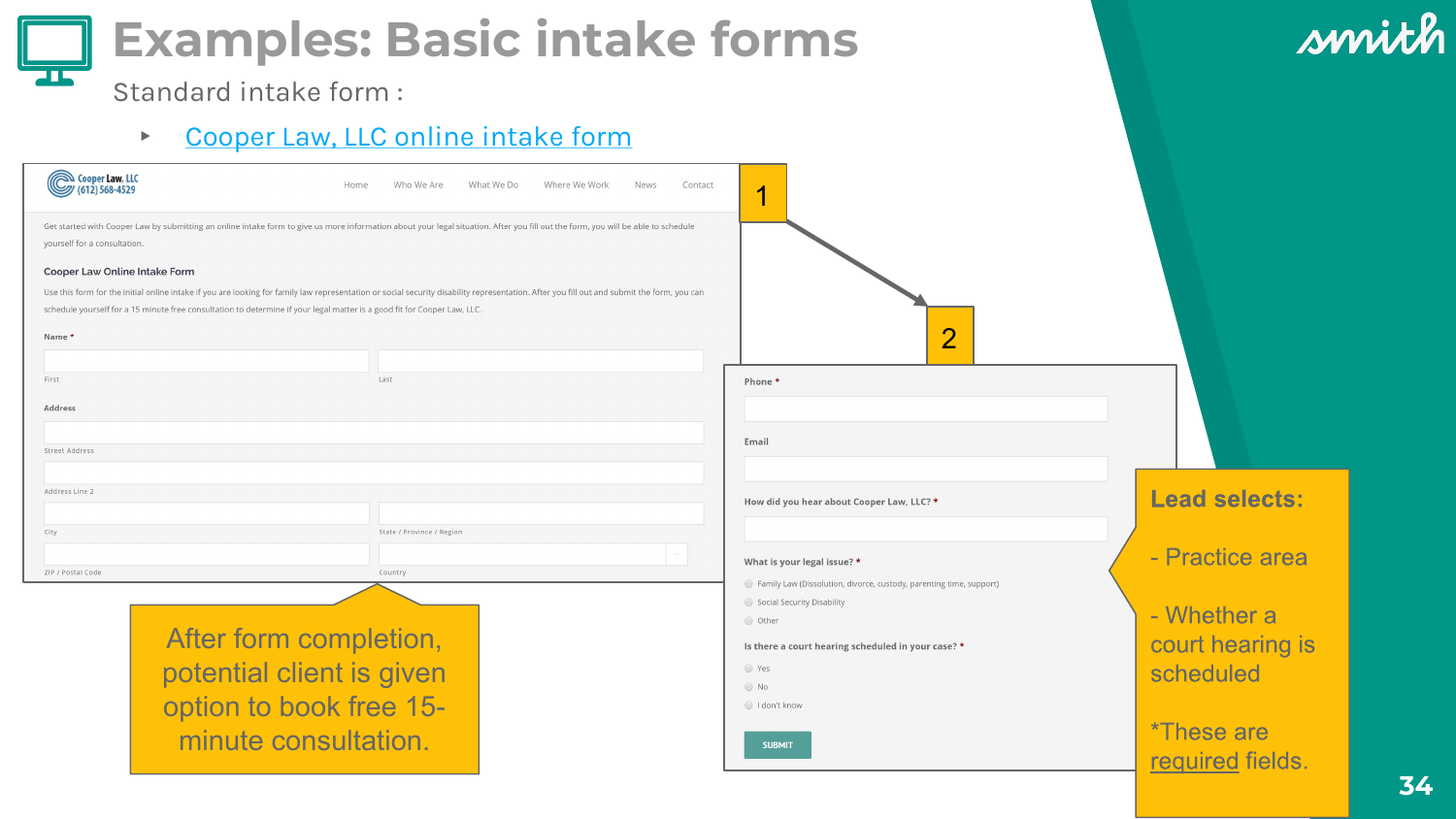### **Examples: Basic intake forms**

**Alternative forms** that double as basic intake forms:

- **Firaffic ticket estimate request form vs. [standard traffic ticket intake](https://www.michaelblocklawyer.com/client-intake-form/comment-page-1)**
- ▶ [Eviction notice](https://www.chicitylegal.com/forms/) (see below)

| $\infty$<br>Use this form to create an eviction notice. After<br>you click the button on the bottom, you'll be able<br>to review your entry. After that, click Create My | Tenant One *                                                                                                                                                          | Is this a multi-unit property? *<br>You must include a unit/floor number if they rent out a<br>portion of the property. |                               |
|--------------------------------------------------------------------------------------------------------------------------------------------------------------------------|-----------------------------------------------------------------------------------------------------------------------------------------------------------------------|-------------------------------------------------------------------------------------------------------------------------|-------------------------------|
| Notice!, and a notice will be generated and sent to<br>you within seconds! Check your email.                                                                             | First<br>Last                                                                                                                                                         | Yes                                                                                                                     | Landlord rec                  |
| Step 1 of 2 - Prepare Your Notice<br>50%                                                                                                                                 | <b>Tenant Two</b>                                                                                                                                                     | Unit / Floor Number *                                                                                                   | completed e                   |
| Notice Type                                                                                                                                                              | Last<br>First<br><b>Tenant Three</b>                                                                                                                                  | County<br>Cook                                                                                                          | notice via er<br>with submis  |
| 5 Day<br>Landlord Info                                                                                                                                                   | First<br>Last                                                                                                                                                         | Notice Information                                                                                                      | instructions                  |
| Please enter all information with proper capitalization.                                                                                                                 | <b>Tenant Four</b>                                                                                                                                                    | Rent Per Month *                                                                                                        |                               |
| Landlord Name*<br>Please list the property owner's name, business entity, or<br>management company                                                                       | First<br>Last                                                                                                                                                         | Total Rent Owed *<br>No late fees or penalties                                                                          | Law firm is r<br>of new lead  |
|                                                                                                                                                                          | <b>Tenant Five</b>                                                                                                                                                    |                                                                                                                         |                               |
| Contact Name*<br>If a business entity or management company, please enter a<br>point of contact                                                                          | First<br>Last<br>Tenant Address *                                                                                                                                     | Last Time Tenant Paid Rent or Full Rent *                                                                               | Reminder is                   |
|                                                                                                                                                                          | You must include all parts of the address. If there's a unit<br>number, it MUST be listed or the day notice is invalid and you<br>can enter that on the next section. | Signature *<br>DO NOT SERVE AN UNSIGNED EVICTION NOTICE!                                                                | scheduled fo                  |
| Email *                                                                                                                                                                  | STREET ADDRESS ONLY, NO UNIT NUMBER, THAT                                                                                                                             |                                                                                                                         | follow-up ba<br>"notice type" |
| Phone *                                                                                                                                                                  | STREET address only. No unit number<br>Illinois<br>۷.                                                                                                                 |                                                                                                                         | timing, e.g., !               |
| Address*                                                                                                                                                                 | City<br>State                                                                                                                                                         |                                                                                                                         |                               |
| Enter a location                                                                                                                                                         | ZIP Code                                                                                                                                                              | Next                                                                                                                    |                               |

eives viction nail ision

**Latified** 

Reminder is scheduled for sed on "notice type" days

**Tip**: Require agreement to website terms & conditions upon form completion, so emails (e.g., lead nurturing campaigns) can be sent as follow-up communications to increase lead-to-client conversion. Agreement to terms = permission to email.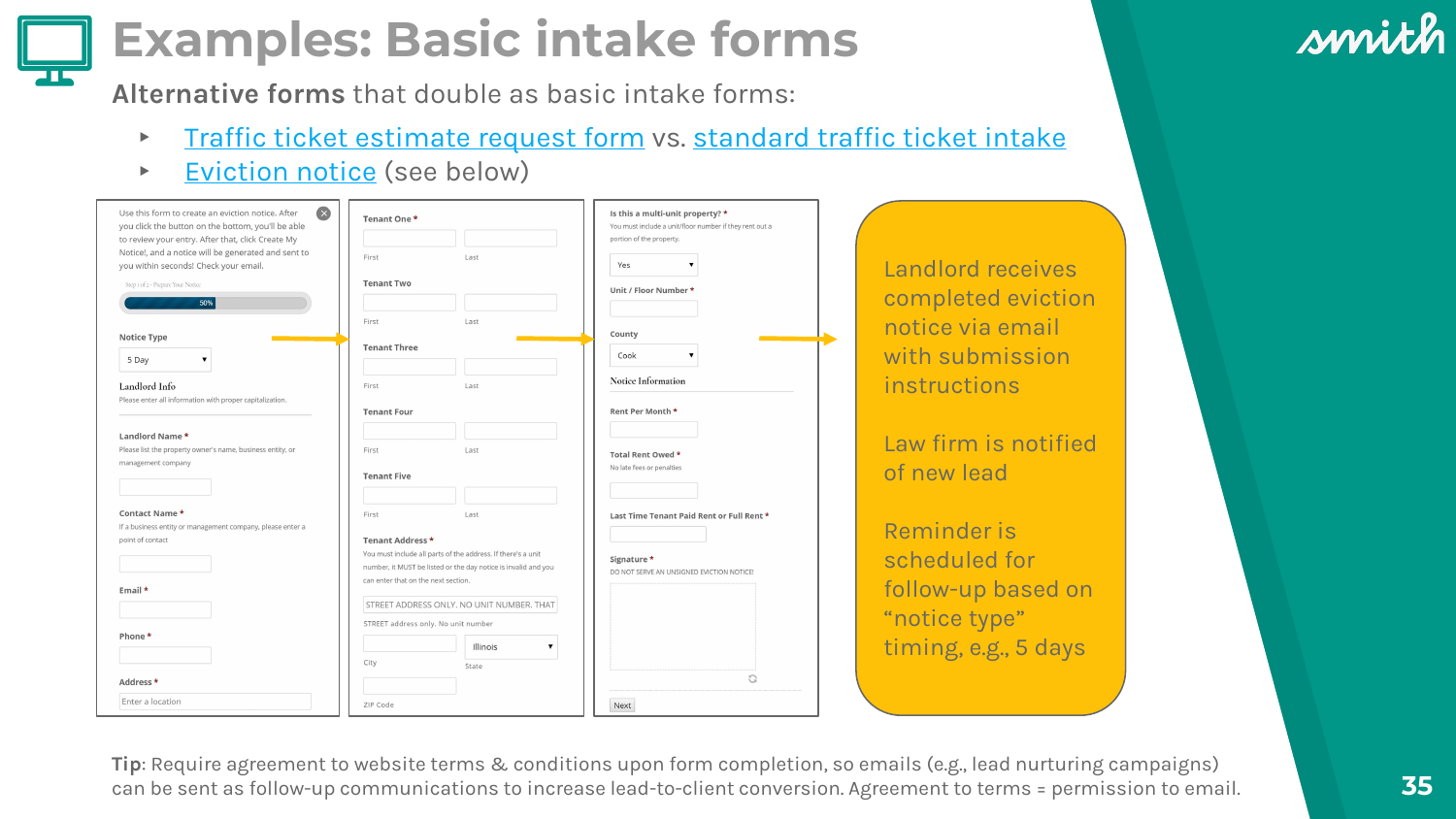### **Step 4: Streamline appointment scheduling, reminders & check-ins**

- ▸ Add public-facing booking page on your website
	- ▹ Integrate with your calendar
	- ▹ Make more or less visible online based on your needs & comfort level
		- ▹ **Accessible** (must know URL or be included in workflow, e.g. lead nurture drip) **vs. obvious** (in main menu)
	- ▹ Free vs. fully featured
		- ▹ Integrations for payments and intake forms
		- ▹ Multiple appointment types & durations
		- ▹ Multiple coworkers (round-robin)
		- ▹ Booking with approval
- ▸ Outsource calendaring tasks, via inbound and outbound calls
	- ▹ Appointment booking
	- ▹ Reminders (reduce cancellations/no-shows)
	- ▹ Rescheduling
- ▸ Outsource non-confidential client check-ins to receptionists.
	- ▹ Helpful for busier periods. Be proactive. Informed clients are more satisfied.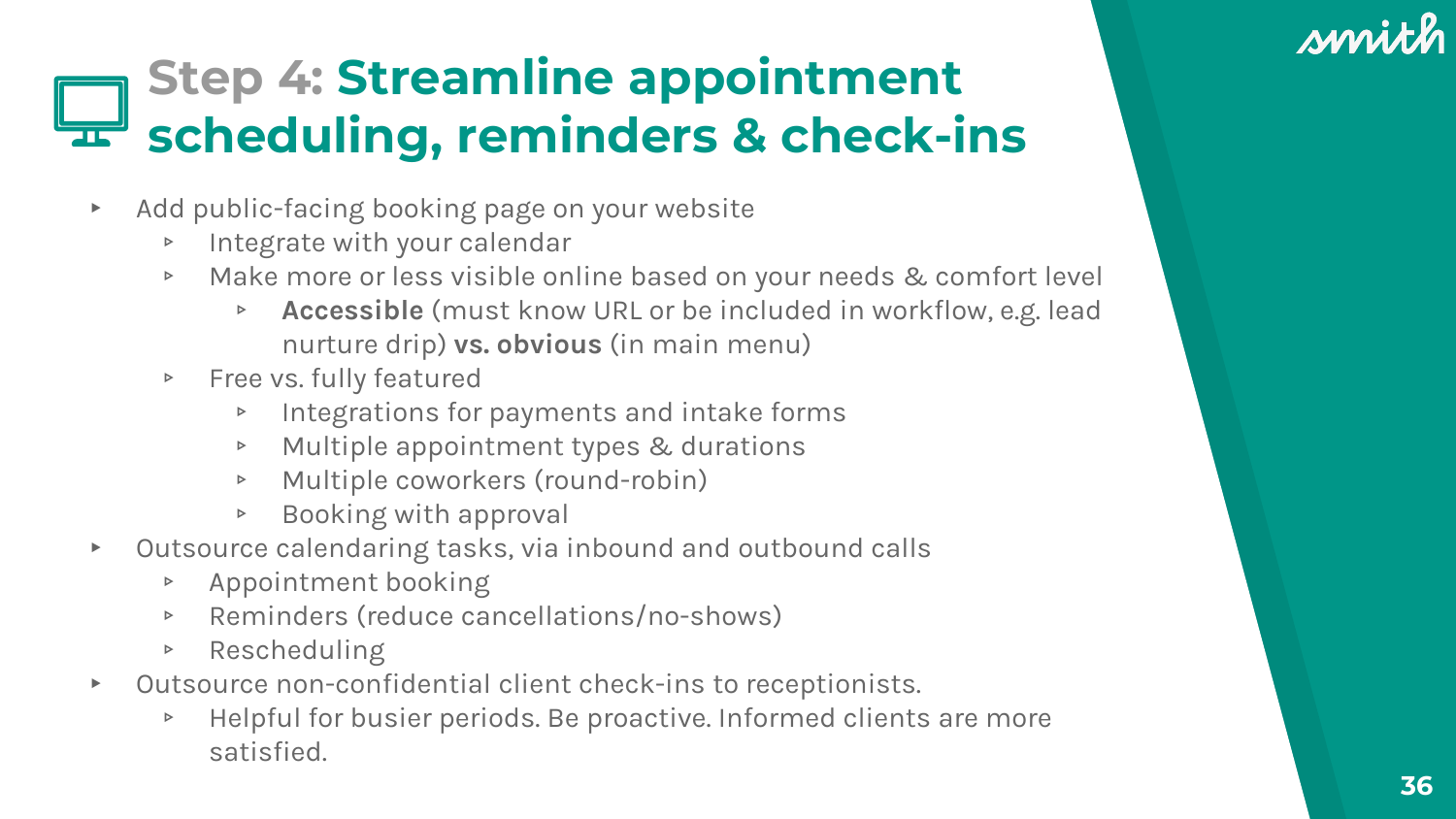#### sprith

## **Example: Online consult scheduling**

#### See it live (Acuity): <https://nicollawofficesscheduling.as.me/schedule.php>

#### **Initial Phone Consultation-New Clients**

#### 30 minutes

The first thirty (30) min. of the phone consultation is entirely FREE. Additional time may be purchased at the rate of \$300 per hour. No legal advice can be given out until a conflict check has been completed. Client must complete form for conflict checks online at: https://justie4justice.typeform.com/to/iVu3lc, prior to the phone consultation. All parties (witnesses, adverse parties, etc.) must be listed on the form!

#### **Phone Conference**

#### 30 minutes

For other attorneys, court staff, or existing clients who just need to chat, please schedule on Justie's calendar using this appointment type.

#### **Discovery Review & Strategy Meeting**

#### 1 hour

For existing clients, only. Please schedule a review of your case using this link once reports, media, and other discovery has been transmitted to you via email. An in person meeting with the attorney will be confirmed at the office location closest to you to go over all of the reports, discuss possible plea outcomes, and determine whether to proceed to trial.

#### **PSG Hearing Preparation**

#### 1 hour 30 minutes

All PSG clients will prepare for their PPO Hearing at least 48 hours in advance of his/her hearing date. In person meetings are scheduled at the Rose Andom Center 1330 Fox Street, Denver, CO 80204, unless otherwise requested. All clients should plan on doing a phone call with the attorney prior to scheduling the in person meeting. Clients are responsible for gathering all evidence prior to the meeting, and the incident survey is online at: https://justie4justice.typeform.com/to/gEay2C.

|                                                                                                | <b>NICOL</b><br>LAW<br><b>OFFICES</b> |           | ABB:<br><b>Always</b><br><b>Be</b><br><b>Branded!</b> |                   |
|------------------------------------------------------------------------------------------------|---------------------------------------|-----------|-------------------------------------------------------|-------------------|
| Choose Appointment                                                                             |                                       | Your Info |                                                       | Confirmation      |
| Initial Phone Consultation-New Clients (30 minutes) on December 12, 2018 at 9:30am<br>« Change |                                       |           |                                                       | Returning? Log.in |
| Name <sup>*</sup>                                                                              |                                       |           |                                                       |                   |
| First                                                                                          | Last                                  |           |                                                       |                   |
| Phone *                                                                                        |                                       |           |                                                       |                   |
|                                                                                                |                                       |           |                                                       |                   |
| Email *                                                                                        |                                       |           |                                                       |                   |
|                                                                                                |                                       |           |                                                       |                   |
| Complete Appointment »                                                                         |                                       |           |                                                       |                   |
|                                                                                                |                                       |           |                                                       |                   |
|                                                                                                |                                       |           |                                                       |                   |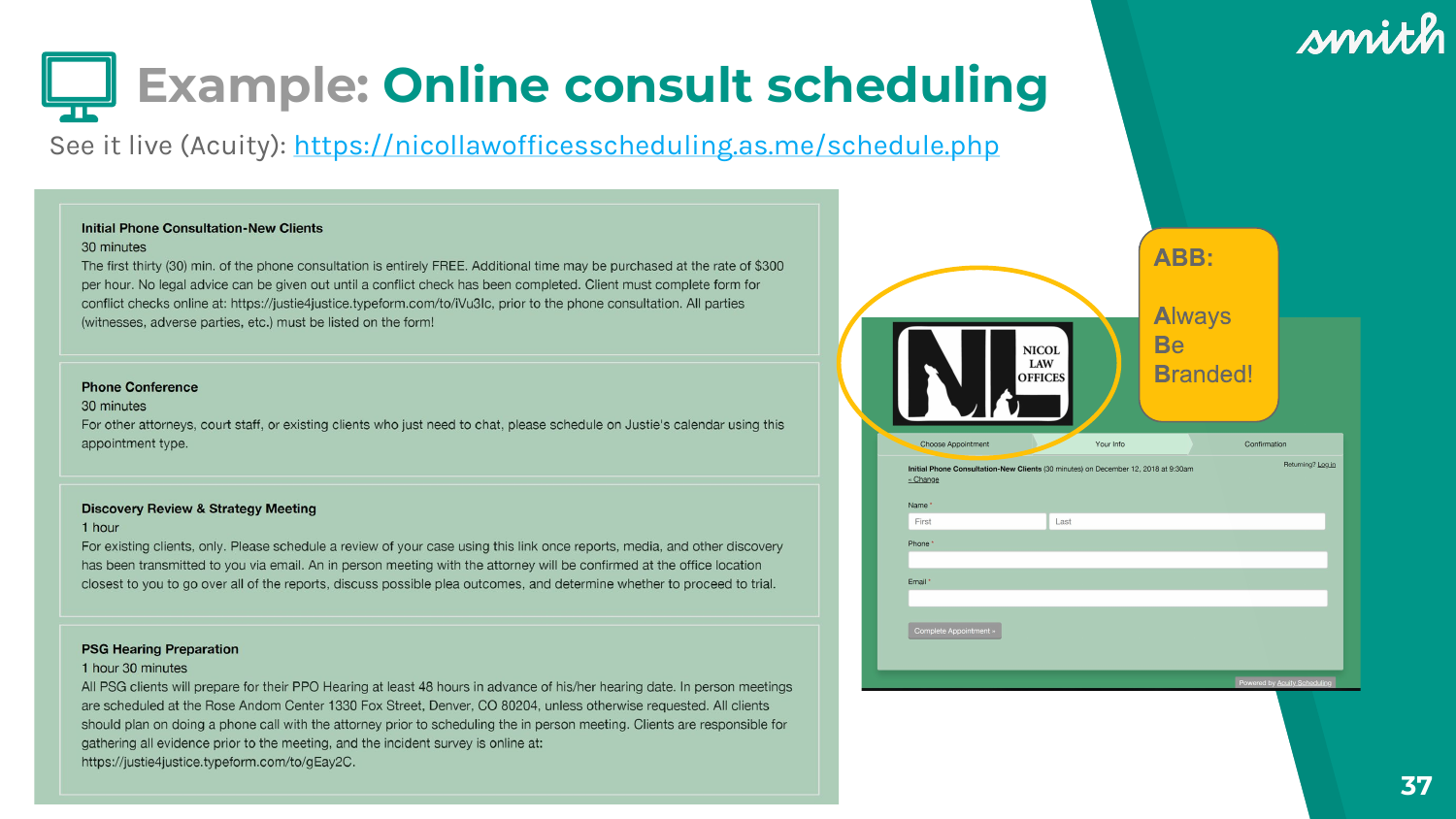## **Step 5: Consistently collect payments**

- ▸ **Accept online payments**
	- ▹ Higher collection rate outweighs fees
	- ▹ Embed on website or link offsite
	- ▹ General payments or specific invoices
	- ▹ Credit card & ACH
- ▸ **Increase accuracy**
	- ▹ Log texting time: Time Miner & Zipwhip
- ▸ **Outsource payment collection**
	- ▹ Consultations
	- ▹ Deposits
	- ▹ Retainers
	- ▹ Invoices
	- ▹ Past-due payments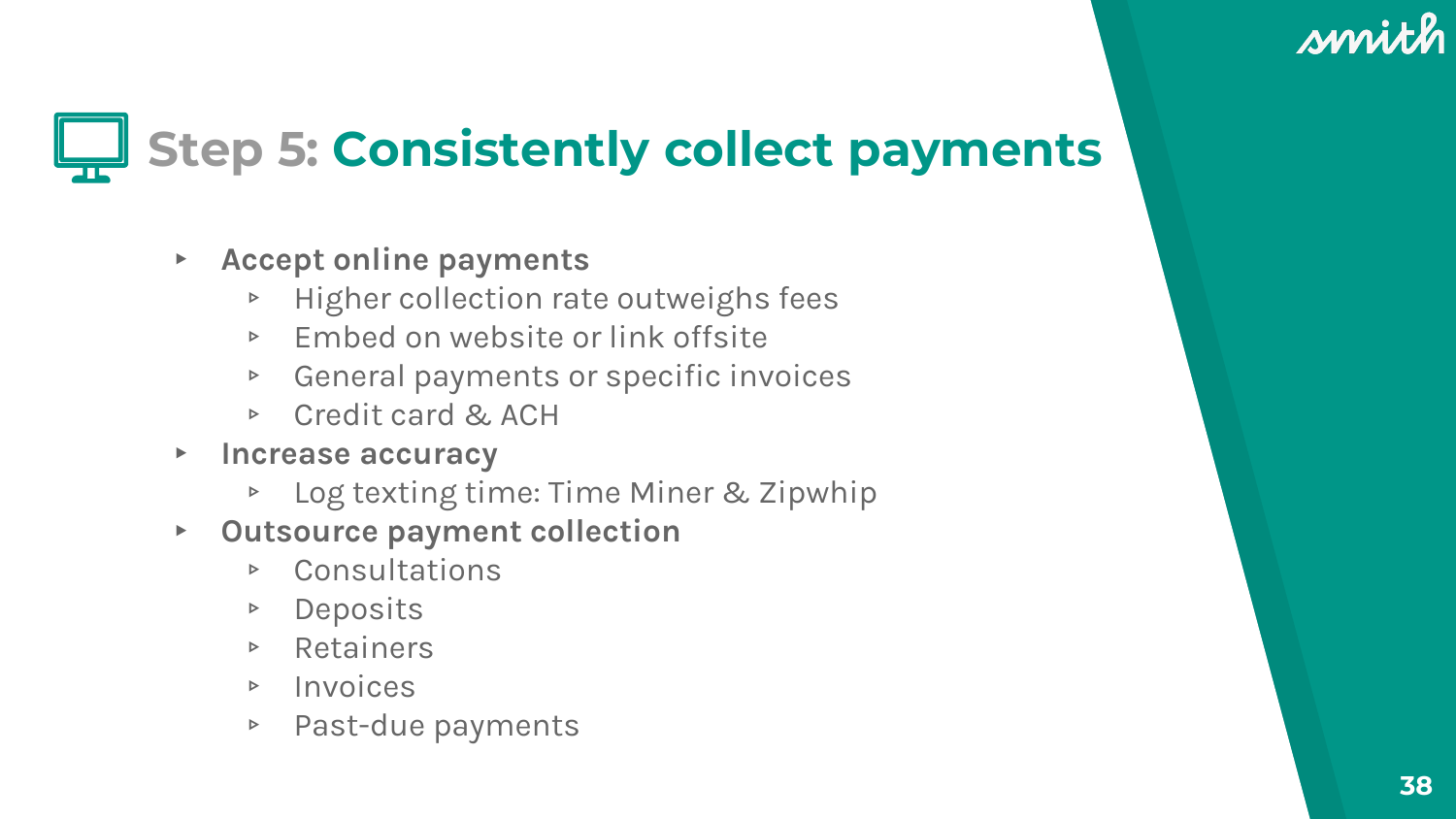#### **Step 6: Systematize referrals: "bad" leads out, "good" leads in**

**First: Review relevant rules & liability for referrals & referral fees**

- ▸ See for example:
	- ▹ [ISBA's Referral Fee Dos and Don'ts](https://www.isba.org/ibj/2005/05/feenotsosimplereferralfeedosanddont)
	- ▹ Must be reasonable based on work completed (see your bar's equivalent to Model Rule 1.5
	- **▶ [See also rules & opinions from your state & local bar, e.g., ISBA](https://www.isba.org/ethics/bysubject/Referral%20Fees%20and%20Arrangements)** Ethics Opinions on Referral Fees and Arrangements
	- ▹ **Confused? You're not alone.** [Read the lively discussion on this](https://lawyerist.com/lawyer-referral-fees-worth-paying/)  Lawyerist article.

**Then, in accordance with all pertinent rules & your comfort level:**

- ▸ Think back to lead qualification criteria
- ▸ Identify "bad" (read: unqualified) leads
- ▸ Make a list of all attorneys & firms you recommend by practice area
- ▸ Share list with staff or receptionist service, including instructions (e.g., based on location, practice area, cost)
- ▸ Systematically earn revenue when lead engages recommended firm

Can't or don't want to engage in monetized referrals? **Do it for good will (or the Google reviews!)**

#### >> DON'T FORGET: **GENERATE YOUR REFERRALS TOO**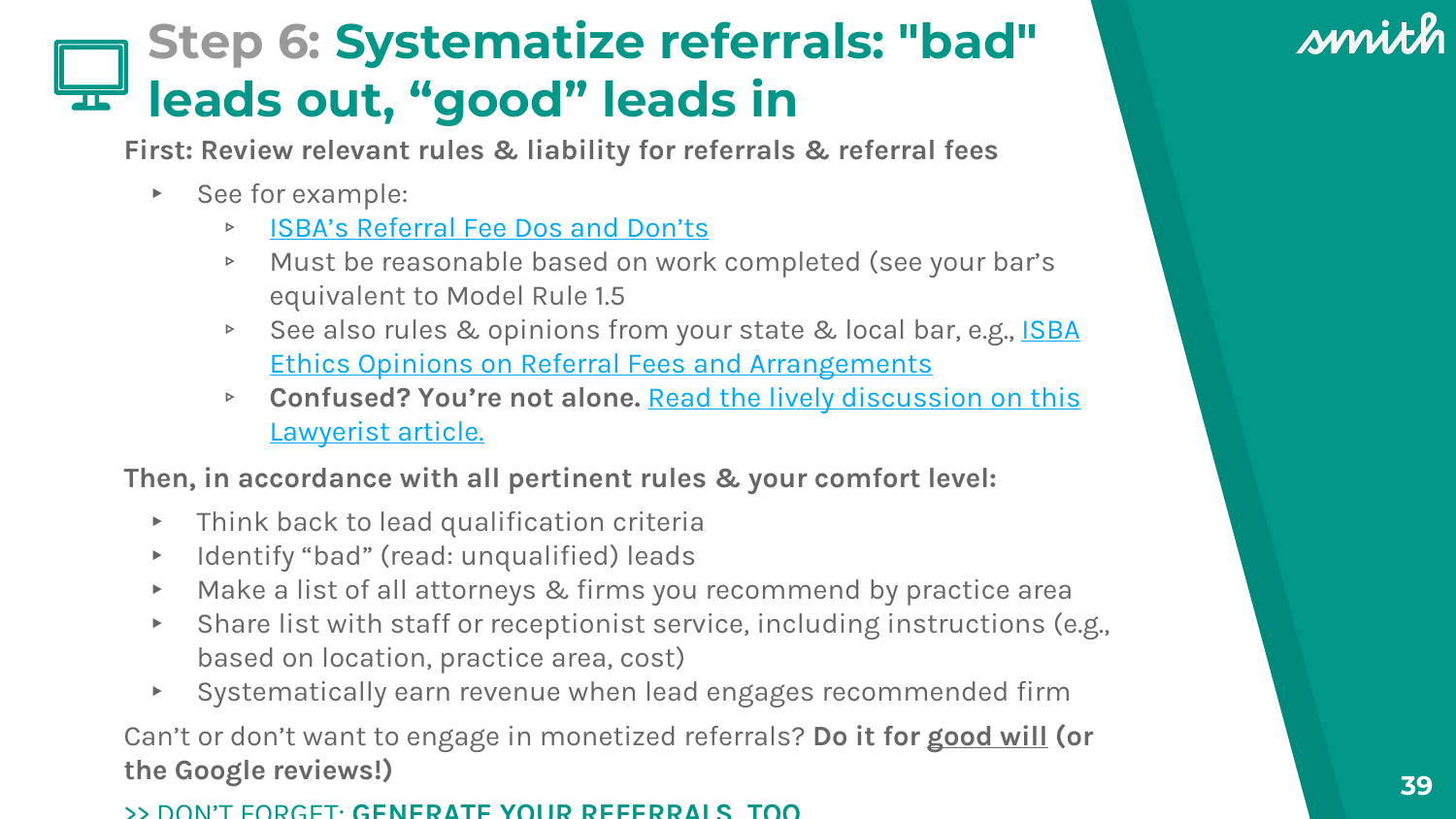#### **Step 7: Integrate your communications into your existing systems**

- ▸ **Record keeping**
	- ▹ Call & text within CRM
	- ▹ Log business texts in CRM
	- ▹ Add & update records in CRM:
		- ▹ New lead contact information
		- ▹ Post-call notes
		- ▹ Activity logs (e.g., new appointment)
		- ▹ Triggered workflow actions (new lead-drip addition)
- ▸ **Project & document management & workflows**
	- ▹ Document generation
	- ▹ Email integration
		- ▹ Signature requests
		- ▹ Incoming & outgoing e-faxes
	- ▹ Example: [Chi City Legal](https://smith.ai/blog/2018/04/how-automate-your-small-business/) **40**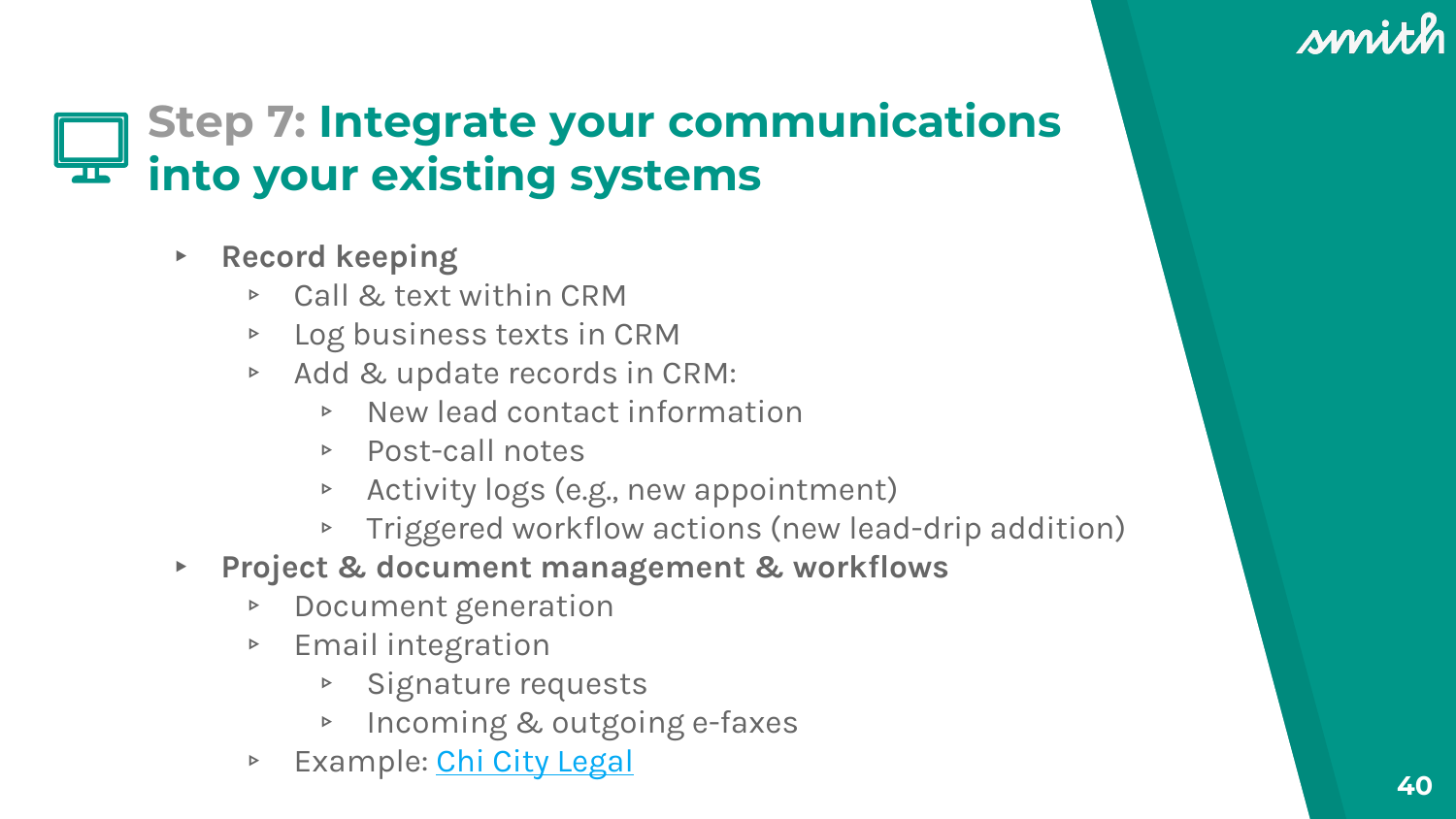#### **Step 7: Integrate your communications into your existing systems**

- ▸ **Operations**
	- ▹ Call recording in lieu of live meeting transcriptionist
	- ▹ Dictation software: 3-4x faster than typing
	- ▹ Conference call "convening" services
	- ▹ Notifications, e.g., call transfer requests via SMS or Slack.
- ▸ **Marketing & new business growth**
	- ▹ Automatically add new leads to email nurturing "drips"
	- ▹ Performance tracking for SEO, PPC, retargeting, etc.
		- ▹ Volume
		- ▹ Quality (conversion rate)
		- ▹ Cost (both generation & capture)
	- ▹ Referrals & paid marketing channels
		- ▹ Dedicate a phone number & route with high priority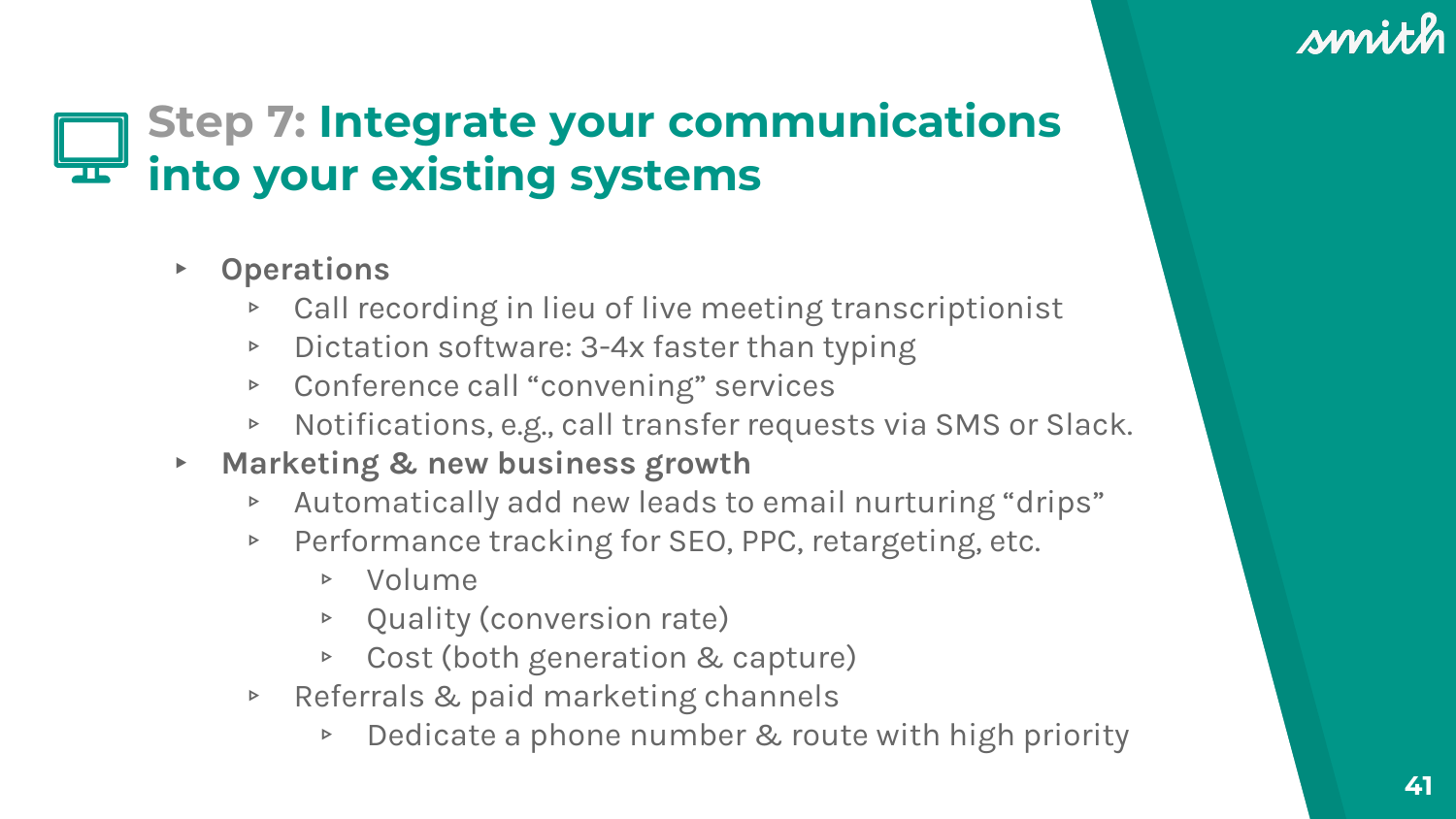## **YOUR GAME PLAN (READ: HOMEWORK)** It's up to the Unit of the Unit of the Unit of the Unit of the Unit of the Unit of the Unit of the Unit of the Unit of the Unit of the Unit of the Unit of the Unit of the Unit of the Unit of the Unit of the Uni

you now.

**42**

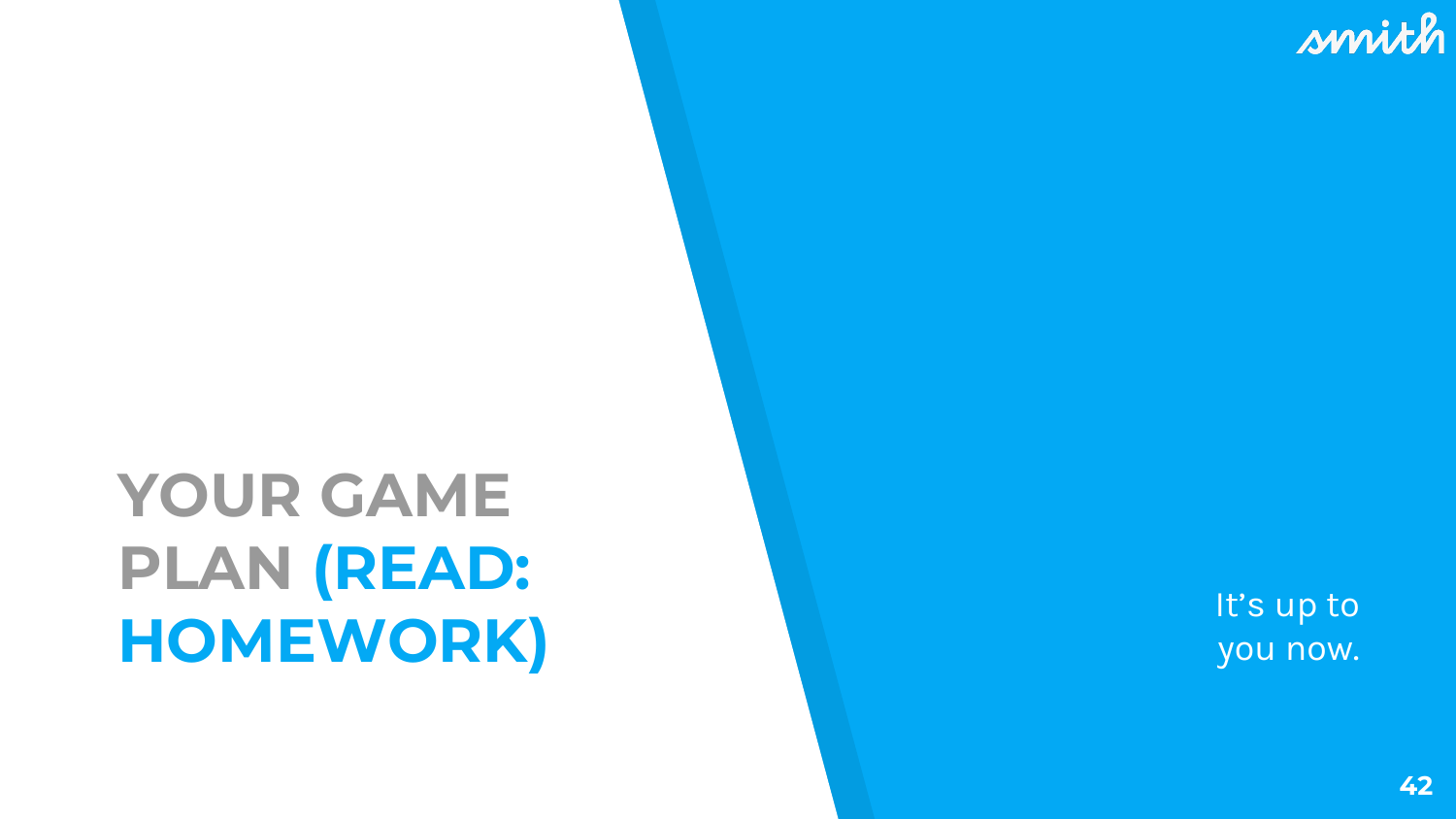

- ▸ **Track your time for one week:**
	- ▹ Billable & non-billable work
- ▸ **Tag all non-billable work:**
	- ▹ Self (continue doing)
	- ▹ Streamline (cut/reduce/ease)
	- ▹ Automate (w/ software or app)
	- ▹ Outsource (w/ service)
- ▸ **Prioritize fixes by greatest time consumption, importance (lawyering) & urgency**
	- ▹ Consider [Eisenhower Decision Matrix](https://www.eisenhower.me/eisenhower-matrix/)
	- ▹ Tips:
		- ▹ **Qualification & payments** are often most time consuming & most easily outsourced
		- ▹ **Data entry & lead follow-up** are most easily automated
- ▸ **Address top 3 in next 30-60 days**, depending on scope, cost & difficulty.
- ▸ **Wait 1-2 months to re-stabilize.** Fix or address another 1-3 per quarter.
- ▸ **Assess impact of fixes every quarter:** savings, earnings, leads, clients, work/life balance, stress levels, sleep quality, etc.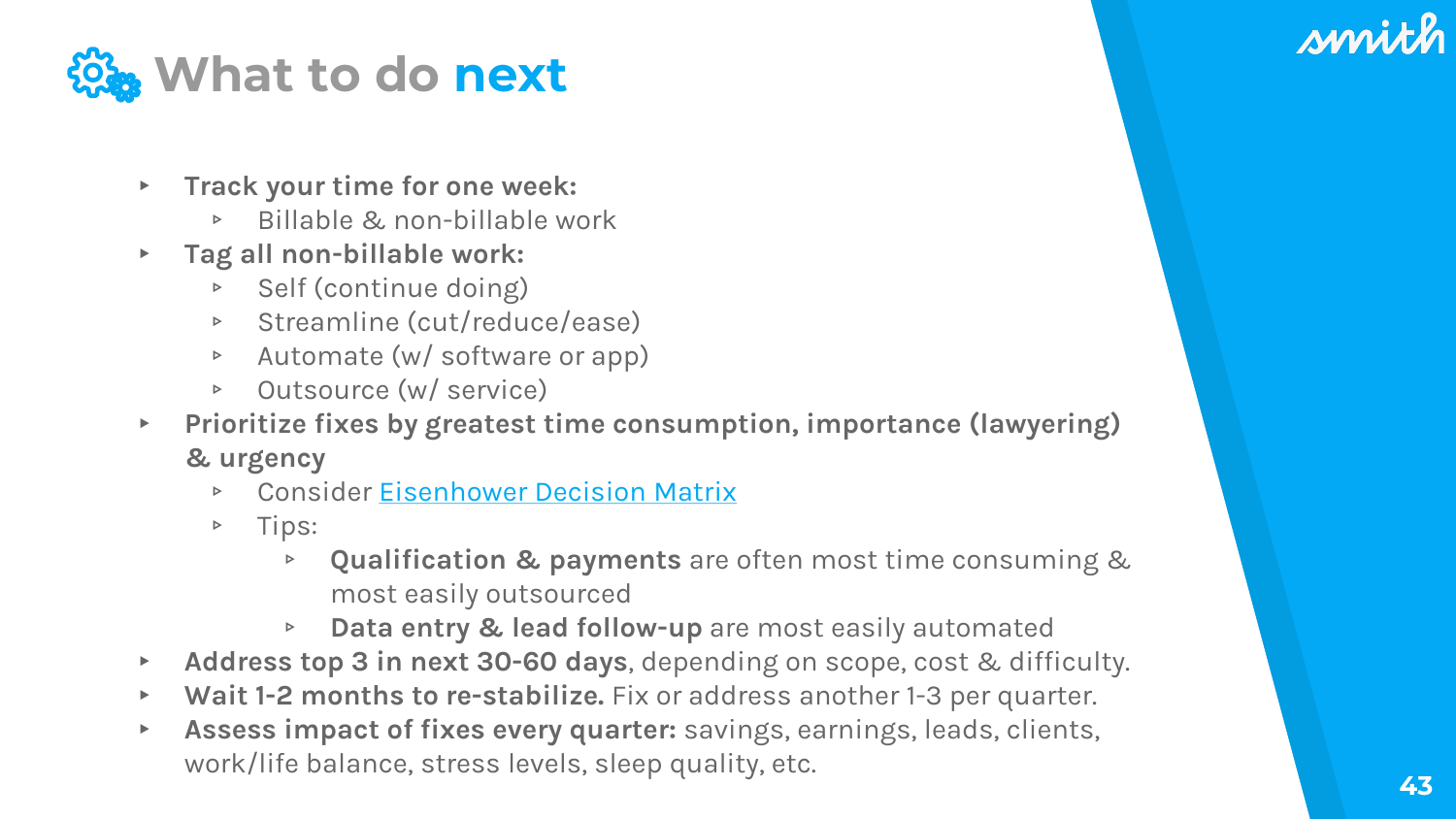**A free resource to help you identify & implement action steps**

#### **The Law Firm [Communication](https://smith.ai/documents/law-firm-communication-playbook) Playbook**